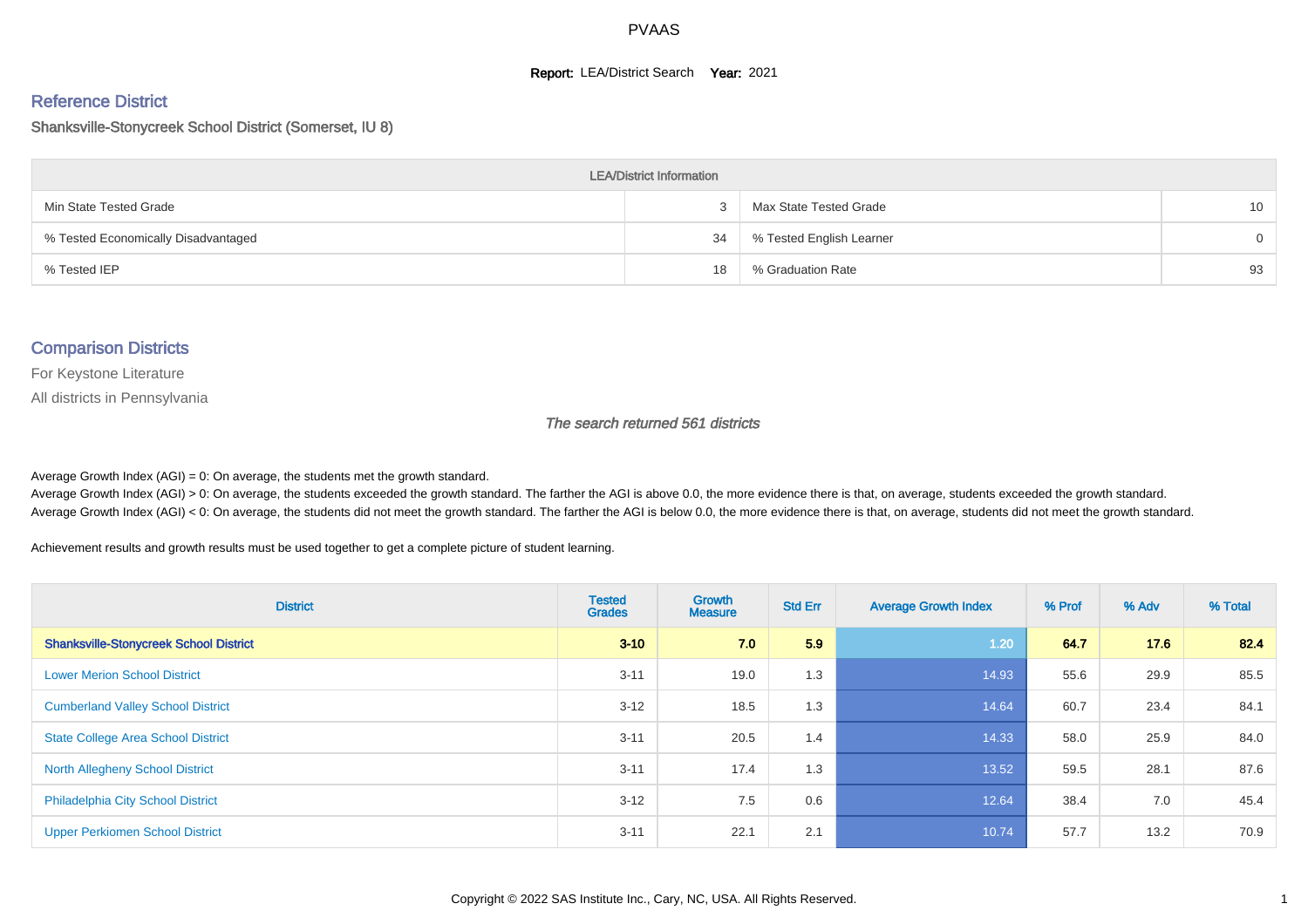| <b>District</b>                               | <b>Tested</b><br><b>Grades</b> | <b>Growth</b><br><b>Measure</b> | <b>Std Err</b> | <b>Average Growth Index</b> | % Prof | % Adv   | % Total |
|-----------------------------------------------|--------------------------------|---------------------------------|----------------|-----------------------------|--------|---------|---------|
| <b>Shanksville-Stonycreek School District</b> | $3 - 10$                       | 7.0                             | 5.9            | $1.20$                      | 64.7   | 17.6    | 82.4    |
| Downingtown Area School District              | $3 - 11$                       | 12.1                            | 1.1            | 10.67                       | 60.0   | 23.5    | 83.6    |
| <b>Upper Saint Clair School District</b>      | $3 - 11$                       | 18.5                            | 1.7            | 10.65                       | 61.8   | 30.1    | 91.9    |
| <b>West Chester Area School District</b>      | $3 - 11$                       | 12.6                            | 1.2            | 10.38                       | 66.8   | 20.2    | 87.0    |
| <b>Norwin School District</b>                 | $3 - 11$                       | 18.0                            | 1.7            | 10.37                       | 58.5   | 27.0    | 85.4    |
| <b>Dallastown Area School District</b>        | $3 - 11$                       | 13.5                            | 1.5            | 8.84                        | 56.0   | 17.9    | 73.8    |
| <b>Upper Dublin School District</b>           | $3 - 12$                       | 15.4                            | 1.8            | 8.53                        | 60.8   | 24.8    | 85.6    |
| <b>North Penn School District</b>             | $3 - 11$                       | 9.1                             | 1.1            | 8.36                        | 55.8   | 17.0    | 72.8    |
| <b>Souderton Area School District</b>         | $3 - 11$                       | 12.4                            | 1.5            | 8.28                        | 61.7   | 15.2    | 76.9    |
| <b>Colonial School District</b>               | $3 - 11$                       | 14.0                            | 1.7            | 8.21                        | 60.2   | 19.6    | 79.8    |
| <b>Bethlehem Area School District</b>         | $3 - 11$                       | 9.3                             | 1.1            | 8.15                        | 44.7   | 12.0    | 56.7    |
| <b>Springfield School District</b>            | $3 - 11$                       | 13.8                            | 1.7            | 7.99                        | 60.9   | 21.5    | 82.4    |
| <b>Great Valley School District</b>           | $3 - 11$                       | 15.0                            | 1.9            | 7.98                        | 50.0   | 35.0    | 85.0    |
| Northern York County School District          | $3 - 11$                       | 15.6                            | 2.0            | 7.98                        | 57.4   | 11.5    | 68.8    |
| <b>Pennsbury School District</b>              | $3 - 11$                       | 11.7                            | 1.5            | 7.90                        | 60.1   | 21.3    | 81.3    |
| <b>Tyrone Area School District</b>            | $3 - 12$                       | 19.7                            | 2.5            | 7.87                        | 60.4   | 16.7    | 77.1    |
| <b>Penn-Trafford School District</b>          | $3 - 11$                       | 13.4                            | 1.7            | 7.87                        | 62.3   | 21.9    | 84.2    |
| <b>Council Rock School District</b>           | $3 - 11$                       | 8.9                             | 1.2            | 7.65                        | 62.8   | 16.6    | 79.4    |
| <b>Upper Merion Area School District</b>      | $3 - 11$                       | 15.3                            | 2.0            | 7.62                        | 59.3   | 19.3    | 78.6    |
| Pennsylvania Cyber Charter School             | $3 - 11$                       | 11.6                            | 1.5            | 7.54                        | 46.3   | $5.0\,$ | 51.3    |
| <b>Valley View School District</b>            | $3 - 11$                       | 18.1                            | 2.4            | 7.42                        | 53.7   | 14.7    | 68.4    |
| <b>Reading School District</b>                | $3 - 11$                       | 10.1                            | 1.4            | 7.25                        | 24.7   | 2.4     | 27.2    |
| <b>Central York School District</b>           | $3 - 12$                       | 12.3                            | 1.7            | 7.20                        | 55.5   | 11.5    | 67.0    |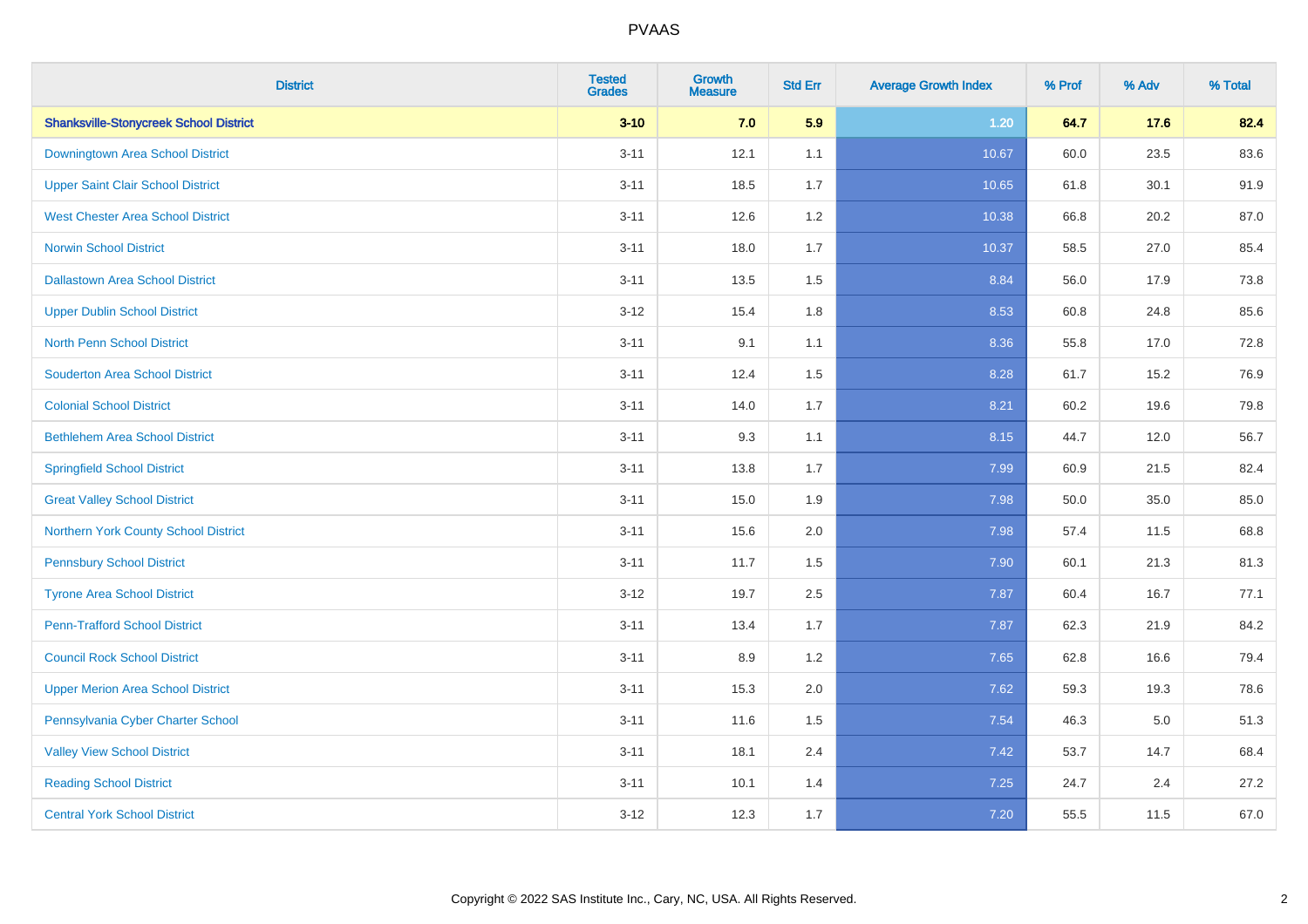| <b>District</b>                               | <b>Tested</b><br><b>Grades</b> | <b>Growth</b><br><b>Measure</b> | <b>Std Err</b> | <b>Average Growth Index</b> | % Prof | % Adv | % Total |
|-----------------------------------------------|--------------------------------|---------------------------------|----------------|-----------------------------|--------|-------|---------|
| <b>Shanksville-Stonycreek School District</b> | $3 - 10$                       | 7.0                             | 5.9            | $1.20$                      | 64.7   | 17.6  | 82.4    |
| <b>Delaware Valley School District</b>        | $3 - 11$                       | 12.6                            | 1.8            | 6.93                        | 55.2   | 16.2  | 71.4    |
| <b>Southern York County School District</b>   | $3 - 11$                       | 14.2                            | 2.1            | 6.91                        | 55.1   | 18.1  | 73.1    |
| <b>Wissahickon School District</b>            | $3 - 10$                       | 12.5                            | 1.8            | 6.85                        | 58.3   | 22.4  | 80.7    |
| <b>Hazleton Area School District</b>          | $3 - 11$                       | 9.6                             | 1.4            | 6.77                        | 45.0   | 7.8   | 52.9    |
| <b>Garnet Valley School District</b>          | $3 - 10$                       | 10.9                            | 1.7            | 6.53                        | 67.1   | 19.0  | 86.1    |
| <b>Derry Township School District</b>         | $3 - 10$                       | 12.8                            | 2.0            | 6.39                        | 54.8   | 25.8  | 80.6    |
| <b>Deer Lakes School District</b>             | $3 - 11$                       | 17.0                            | 2.7            | 6.32                        | 61.5   | 16.4  | 77.9    |
| <b>Pine-Richland School District</b>          | $3 - 11$                       | 11.5                            | 1.8            | 6.31                        | 60.6   | 24.4  | 85.0    |
| <b>Abington Heights School District</b>       | $3 - 11$                       | 13.5                            | 2.2            | 6.27                        | 58.3   | 16.2  | 74.5    |
| <b>Avon Grove School District</b>             | $3 - 10$                       | 10.0                            | 1.6            | 6.26                        | 56.3   | 18.6  | 74.9    |
| <b>Ridley School District</b>                 | $3 - 12$                       | 10.0                            | 1.6            | 6.10                        | 45.6   | 8.2   | 53.8    |
| <b>Saucon Valley School District</b>          | $3 - 11$                       | 14.7                            | 2.5            | 5.98                        | 48.7   | 20.2  | 69.0    |
| <b>Wilson School District</b>                 | $3 - 12$                       | $8.8\,$                         | 1.5            | 5.96                        | 52.6   | 14.6  | 67.2    |
| <b>Mountain View School District</b>          | $3 - 11$                       | 20.9                            | 3.5            | 5.91                        | 57.8   | 20.3  | 78.1    |
| <b>Fleetwood Area School District</b>         | $3 - 10$                       | 12.2                            | 2.2            | 5.68                        | 53.5   | 11.6  | 65.2    |
| <b>Unionville-Chadds Ford School District</b> | $3 - 11$                       | 17.1                            | 3.1            | 5.51                        | 68.1   | 13.2  | 81.3    |
| <b>Mifflin County School District</b>         | $3 - 11$                       | 9.1                             | 1.7            | 5.49                        | 47.1   | 6.7   | 53.8    |
| Fox Chapel Area School District               | $3 - 11$                       | 9.8                             | 1.8            | 5.36                        | 56.6   | 28.6  | 85.2    |
| <b>Haverford Township School District</b>     | $3 - 11$                       | 8.0                             | 1.5            | 5.27                        | 53.0   | 25.5  | 78.6    |
| <b>Cocalico School District</b>               | $3 - 11$                       | 10.6                            | 2.0            | 5.18                        | 50.8   | 14.1  | 64.8    |
| <b>City CHS</b>                               | $10 - 11$                      | 13.6                            | 2.7            | 5.12                        | 45.8   | 3.0   | 48.8    |
| <b>Cornwall-Lebanon School District</b>       | $3 - 11$                       | 8.3                             | 1.6            | 5.08                        | 47.2   | 8.4   | 55.6    |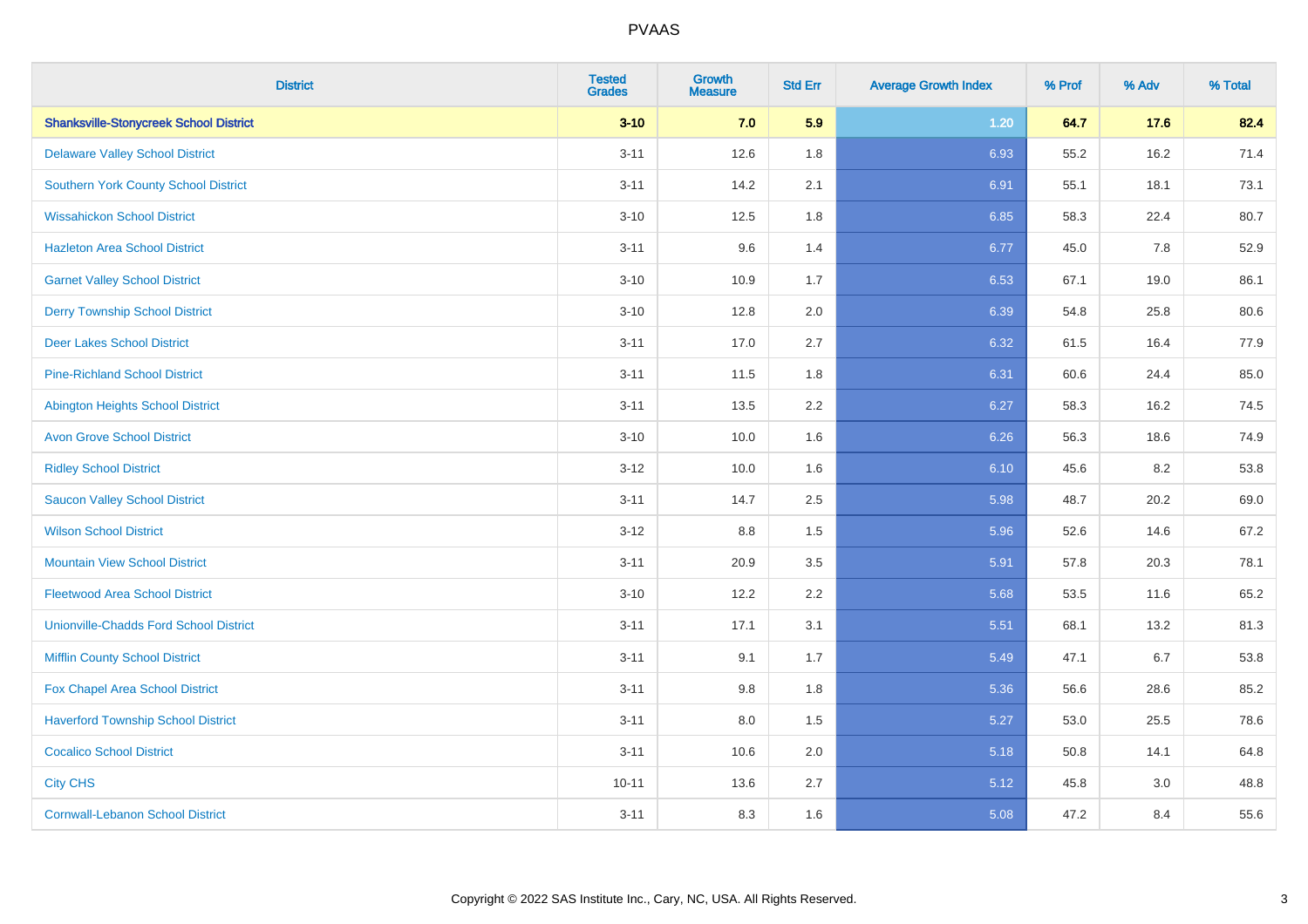| <b>District</b>                                    | <b>Tested</b><br><b>Grades</b> | <b>Growth</b><br><b>Measure</b> | <b>Std Err</b> | <b>Average Growth Index</b> | % Prof | % Adv | % Total |
|----------------------------------------------------|--------------------------------|---------------------------------|----------------|-----------------------------|--------|-------|---------|
| <b>Shanksville-Stonycreek School District</b>      | $3 - 10$                       | 7.0                             | 5.9            | $1.20$                      | 64.7   | 17.6  | 82.4    |
| <b>West Perry School District</b>                  | $3 - 11$                       | 12.5                            | 2.5            | 4.99                        | 56.6   | 8.4   | 65.0    |
| <b>York Suburban School District</b>               | $3 - 11$                       | 10.1                            | 2.1            | 4.91                        | 53.5   | 27.8  | 81.3    |
| <b>Commonwealth Charter Academy Charter School</b> | $3 - 10$                       | 9.1                             | 1.9            | 4.90                        | 47.2   | 9.1   | 56.3    |
| <b>Shippensburg Area School District</b>           | $3 - 11$                       | 9.3                             | 1.9            | 4.84                        | 53.1   | 10.2  | 63.3    |
| Penns Valley Area School District                  | $3 - 12$                       | 14.0                            | 2.9            | 4.80                        | 41.9   | 23.1  | 65.0    |
| <b>Fort Leboeuf School District</b>                | $3 - 11$                       | 11.7                            | 2.5            | 4.73                        | 48.5   | 21.1  | 69.6    |
| <b>Conestoga Valley School District</b>            | $3 - 11$                       | 8.7                             | 1.8            | 4.69                        | 60.3   | 13.5  | 73.8    |
| <b>Derry Area School District</b>                  | $3 - 11$                       | 13.2                            | 2.8            | 4.69                        | 60.0   | 12.5  | 72.5    |
| <b>Littlestown Area School District</b>            | $3 - 11$                       | 11.4                            | 2.5            | 4.62                        | 55.2   | 10.4  | 65.6    |
| <b>Upper Darby School District</b>                 | $3 - 12$                       | 6.9                             | 1.5            | 4.62                        | 45.0   | 6.7   | 51.7    |
| Pocono Mountain School District                    | $3 - 12$                       | 6.8                             | 1.5            | 4.62                        | 45.8   | 5.0   | 50.7    |
| Northern Bedford County School District            | $3 - 11$                       | 16.5                            | 3.6            | 4.58                        | 51.7   | 20.0  | 71.7    |
| <b>Spring-Ford Area School District</b>            | $3 - 11$                       | 6.0                             | 1.3            | 4.46                        | 60.8   | 16.5  | 77.4    |
| <b>Iroquois School District</b>                    | $3 - 11$                       | 13.1                            | 3.0            | 4.35                        | 48.2   | 7.8   | 56.0    |
| <b>Parkland School District</b>                    | $3 - 11$                       | 5.3                             | 1.2            | 4.30                        | 58.0   | 22.3  | 80.4    |
| <b>Centennial School District</b>                  | $3 - 10$                       | 7.1                             | 1.7            | 4.29                        | 50.1   | 8.7   | 58.9    |
| <b>Moon Area School District</b>                   | $3 - 11$                       | 8.2                             | 1.9            | 4.25                        | 58.7   | 18.5  | 77.2    |
| <b>Montoursville Area School District</b>          | $3 - 12$                       | 10.8                            | 2.5            | 4.24                        | 44.6   | 20.1  | 64.8    |
| <b>Greenwood School District</b>                   | $3 - 11$                       | 15.9                            | 3.9            | 4.11                        | 50.0   | 25.0  | 75.0    |
| <b>Greater Nanticoke Area School District</b>      | $3 - 12$                       | 11.2                            | 2.8            | 4.01                        | 38.0   | 12.4  | 50.4    |
| <b>William Penn School District</b>                | $3 - 12$                       | 8.3                             | 2.1            | 3.99                        | 35.6   | 3.0   | 38.7    |
| <b>Lake-Lehman School District</b>                 | $3 - 11$                       | 10.8                            | 2.7            | 3.93                        | 55.3   | 7.9   | 63.2    |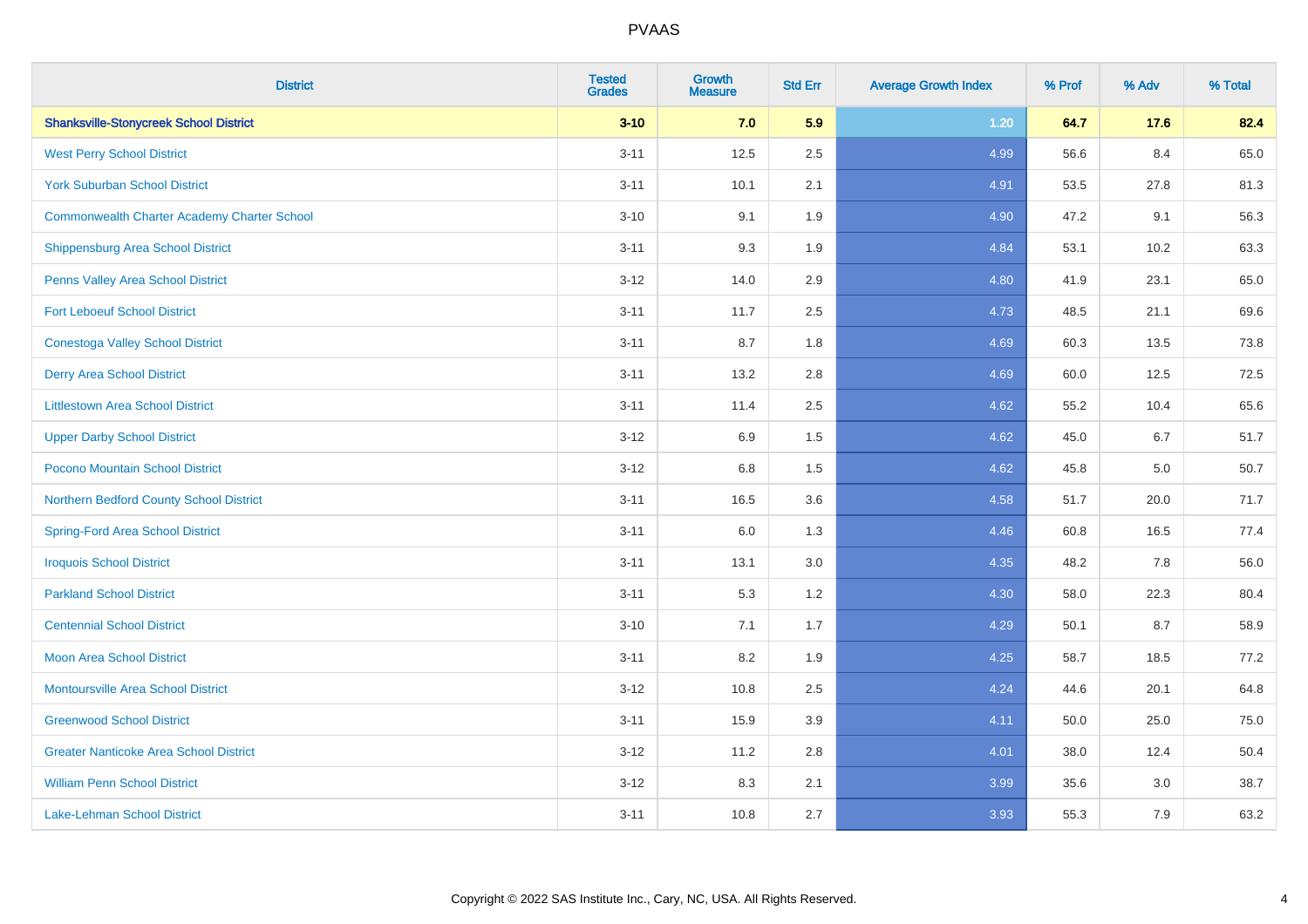| <b>District</b>                                | <b>Tested</b><br><b>Grades</b> | <b>Growth</b><br><b>Measure</b> | <b>Std Err</b> | <b>Average Growth Index</b> | % Prof | % Adv   | % Total |
|------------------------------------------------|--------------------------------|---------------------------------|----------------|-----------------------------|--------|---------|---------|
| <b>Shanksville-Stonycreek School District</b>  | $3 - 10$                       | 7.0                             | 5.9            | 1.20                        | 64.7   | 17.6    | 82.4    |
| <b>Freeport Area School District</b>           | $3 - 10$                       | 9.7                             | 2.5            | 3.91                        | 57.5   | 17.8    | 75.3    |
| <b>Allentown City School District</b>          | $3 - 12$                       | 5.3                             | 1.4            | 3.88                        | 25.3   | 2.7     | 28.0    |
| <b>Eastern Lebanon County School District</b>  | $3 - 11$                       | 8.6                             | 2.2            | 3.84                        | 48.8   | 11.4    | 60.3    |
| <b>Octorara Area School District</b>           | $3 - 11$                       | 9.1                             | 2.4            | 3.82                        | 52.1   | 8.5     | 60.6    |
| <b>Midd-West School District</b>               | $3 - 11$                       | 10.3                            | 2.7            | 3.80                        | 58.0   | 13.4    | 71.4    |
| <b>Mckeesport Area School District</b>         | $3 - 12$                       | 9.0                             | 2.4            | 3.72                        | 31.0   | 4.5     | 35.5    |
| <b>Eastern York School District</b>            | $3 - 11$                       | 9.6                             | 2.6            | 3.71                        | 56.3   | 12.6    | 68.9    |
| <b>Hamburg Area School District</b>            | $3 - 11$                       | 8.9                             | 2.5            | 3.63                        | 43.5   | 8.2     | 51.7    |
| <b>West Shore School District</b>              | $3-12$                         | 5.0                             | 1.4            | 3.59                        | 54.2   | 9.4     | 63.6    |
| Selinsgrove Area School District               | $3 - 12$                       | 8.3                             | 2.3            | 3.54                        | 56.8   | 10.0    | 66.8    |
| Pen Argyl Area School District                 | $3 - 12$                       | 9.2                             | 2.7            | 3.46                        | 50.0   | 12.6    | 62.6    |
| Ambridge Area School District                  | $3 - 12$                       | 9.1                             | 2.6            | 3.46                        | 50.4   | 10.7    | 61.1    |
| <b>Whitehall-Coplay School District</b>        | $3 - 11$                       | 6.1                             | 1.8            | 3.45                        | 49.3   | 7.4     | 56.6    |
| <b>School Lane Charter School</b>              | $3 - 11$                       | 12.4                            | 3.6            | 3.43                        | 59.1   | $9.8\,$ | 68.9    |
| Pennsylvania Virtual Charter School            | $3 - 11$                       | 11.8                            | 3.5            | 3.37                        | 56.5   | 11.1    | 67.6    |
| <b>Mastery Charter School - Hardy Williams</b> | $3 - 11$                       | 11.4                            | 3.4            | 3.33                        | 44.3   | 5.7     | 50.0    |
| <b>Central Dauphin School District</b>         | $3 - 11$                       | 4.4                             | 1.3            | 3.32                        | 53.3   | 7.4     | 60.7    |
| Mechanicsburg Area School District             | $3 - 11$                       | 5.9                             | 1.8            | 3.29                        | 57.2   | 13.7    | 70.9    |
| <b>East Penn School District</b>               | $3 - 11$                       | 4.1                             | 1.3            | 3.27                        | 55.8   | 11.5    | 67.3    |
| <b>Tech Freire Charter School</b>              | $9 - 11$                       | 9.3                             | 2.9            | 3.26                        | 18.0   | 1.1     | 19.1    |
| <b>Wayne Highlands School District</b>         | $3 - 11$                       | 7.8                             | 2.4            | 3.23                        | 52.3   | 13.1    | 65.4    |
| <b>Sayre Area School District</b>              | $3 - 11$                       | 11.2                            | 3.5            | 3.20                        | 52.2   | 7.5     | 59.7    |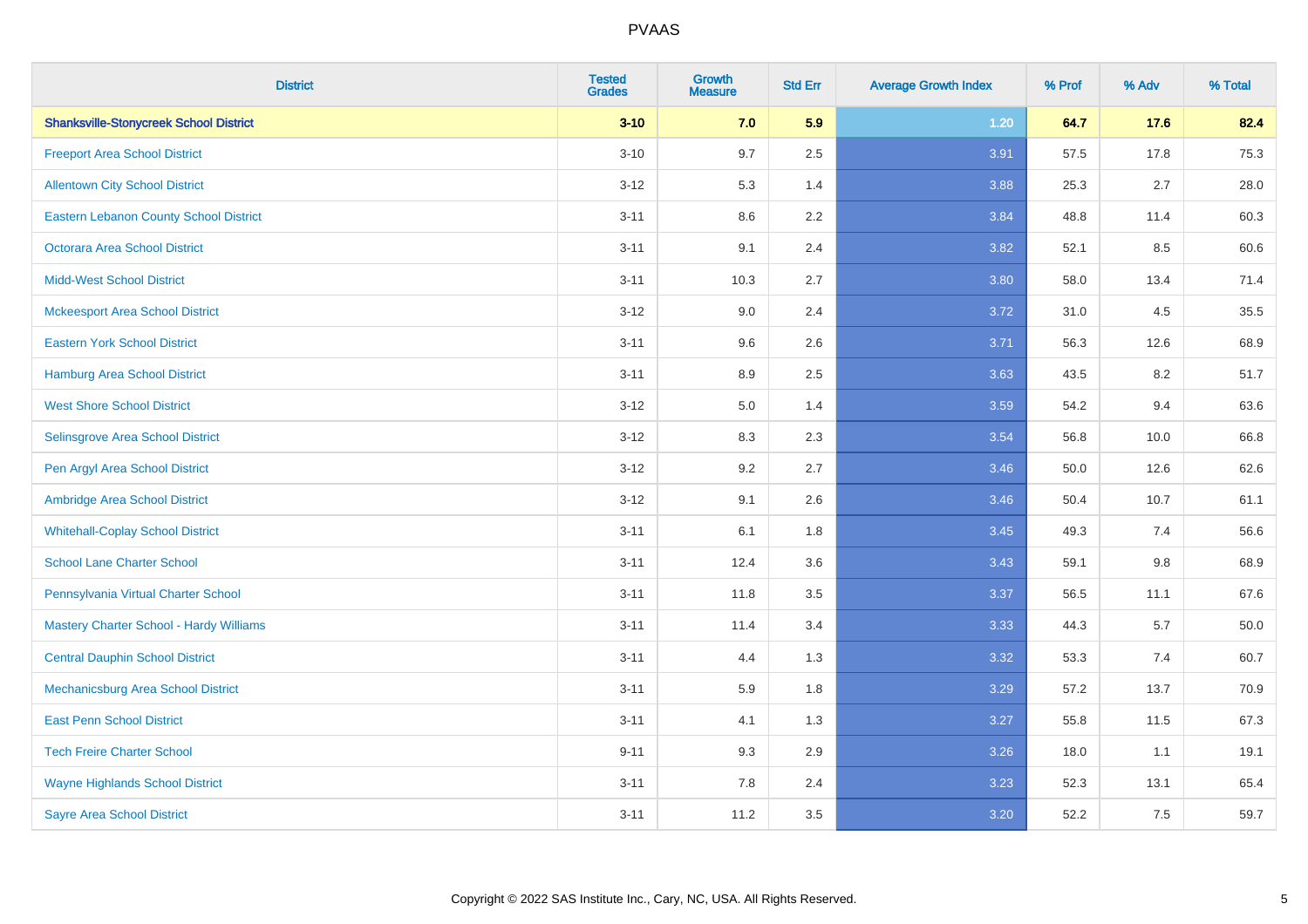| <b>District</b>                                | <b>Tested</b><br><b>Grades</b> | <b>Growth</b><br><b>Measure</b> | <b>Std Err</b> | <b>Average Growth Index</b> | % Prof | % Adv | % Total |
|------------------------------------------------|--------------------------------|---------------------------------|----------------|-----------------------------|--------|-------|---------|
| <b>Shanksville-Stonycreek School District</b>  | $3 - 10$                       | 7.0                             | 5.9            | $1.20$                      | 64.7   | 17.6  | 82.4    |
| <b>Jamestown Area School District</b>          | $3 - 11$                       | 13.5                            | 4.2            | 3.19                        | 64.4   | 13.3  | 77.8    |
| <b>Bethel Park School District</b>             | $3 - 11$                       | 5.6                             | 1.8            | 3.18                        | 65.3   | 18.6  | 83.9    |
| <b>Avon Grove Charter School</b>               | $3 - 11$                       | 9.0                             | 2.9            | 3.13                        | 58.8   | 16.7  | 75.5    |
| <b>Ephrata Area School District</b>            | $3 - 11$                       | 5.6                             | 1.8            | 3.12                        | 54.7   | 9.5   | 64.2    |
| <b>Connellsville Area School District</b>      | $3 - 11$                       | 6.1                             | 2.0            | 3.05                        | 45.4   | 7.8   | 53.2    |
| <b>Northern Cambria School District</b>        | $3 - 11$                       | 10.0                            | 3.3            | 3.04                        | 47.4   | 5.1   | 52.6    |
| Saint Marys Area School District               | $3 - 11$                       | 7.8                             | 2.6            | 3.04                        | 57.0   | 8.2   | 65.2    |
| <b>Cranberry Area School District</b>          | $3 - 12$                       | 9.2                             | 3.0            | 3.04                        | 47.5   | 10.2  | 57.6    |
| Northeastern York School District              | $3 - 11$                       | 5.9                             | 2.0            | 3.03                        | 51.1   | 16.6  | 67.6    |
| <b>Neshaminy School District</b>               | $3 - 11$                       | 4.0                             | 1.3            | 3.02                        | 58.7   | 9.5   | 68.2    |
| Palmyra Area School District                   | $3 - 11$                       | 5.6                             | 1.9            | 2.96                        | 56.4   | 15.6  | 72.0    |
| <b>Montgomery Area School District</b>         | $3 - 11$                       | 10.7                            | 3.6            | 2.96                        | 48.7   | 12.4  | 61.1    |
| <b>Dover Area School District</b>              | $3 - 12$                       | 6.0                             | 2.1            | 2.94                        | 52.2   | 6.0   | 58.2    |
| Daniel Boone Area School District              | $3 - 12$                       | 5.7                             | 2.0            | 2.88                        | 51.0   | 11.5  | 62.6    |
| <b>Stroudsburg Area School District</b>        | $3 - 11$                       | $5.5\,$                         | 1.9            | 2.88                        | 48.1   | 4.2   | 52.3    |
| <b>Hollidaysburg Area School District</b>      | $3 - 11$                       | 6.0                             | 2.1            | 2.88                        | 57.1   | 12.3  | 69.4    |
| <b>Hempfield Area School District</b>          | $3 - 12$                       | 4.6                             | 1.6            | 2.86                        | 53.5   | 20.1  | 73.6    |
| <b>Jenkintown School District</b>              | $3 - 11$                       | 12.5                            | 4.4            | 2.84                        | 54.6   | 29.6  | 84.1    |
| Lehigh Valley Charter High School For The Arts | $9 - 10$                       | 7.3                             | 2.6            | 2.82                        | 62.3   | 18.2  | 80.5    |
| <b>Peters Township School District</b>         | $3 - 11$                       | 5.0                             | 1.8            | 2.76                        | 59.8   | 26.1  | 85.9    |
| <b>Warwick School District</b>                 | $3 - 11$                       | 5.2                             | 1.9            | 2.76                        | 46.4   | 17.0  | 63.3    |
| <b>Mars Area School District</b>               | $3 - 10$                       | 5.7                             | 2.1            | 2.75                        | 57.9   | 18.2  | 76.1    |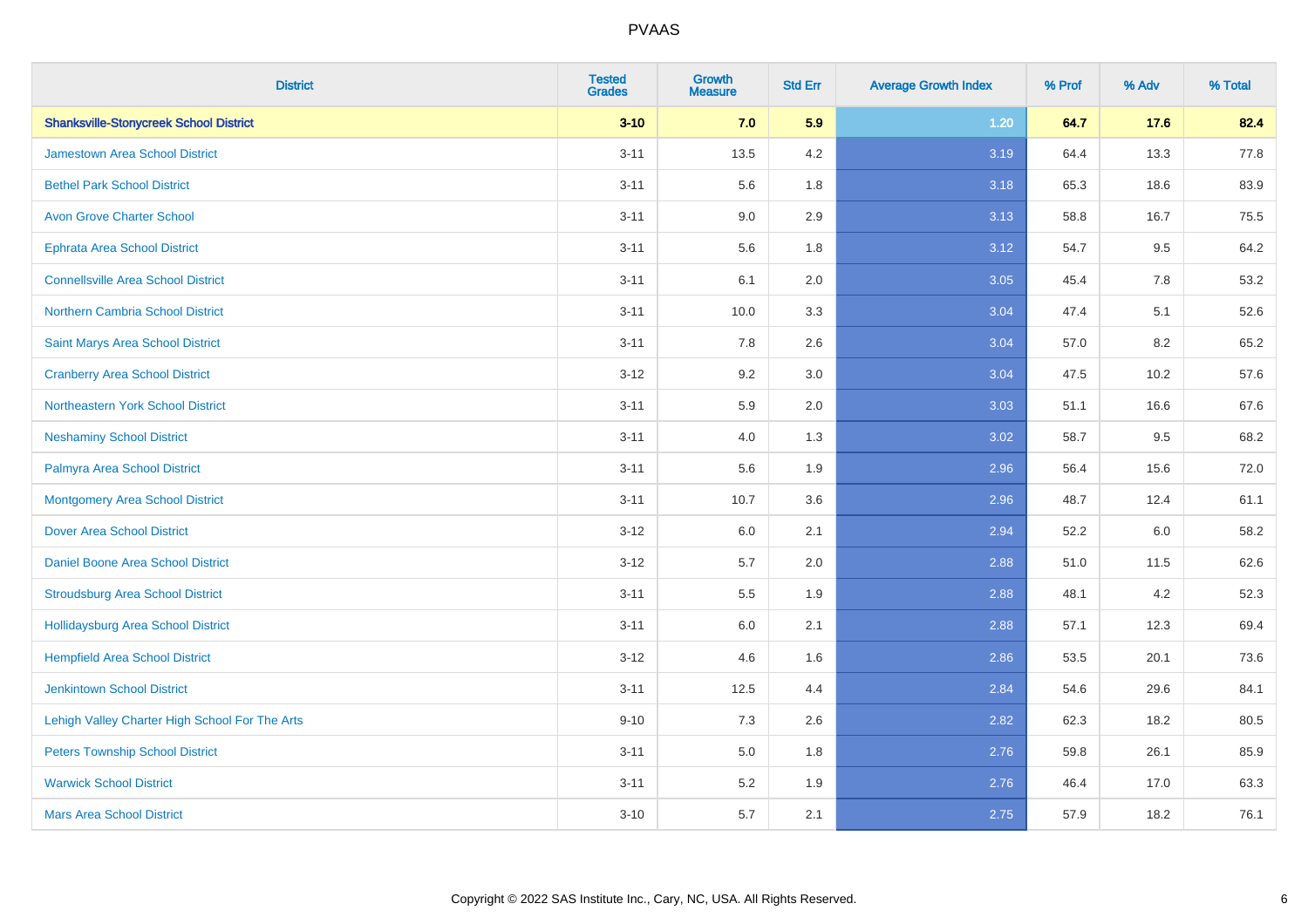| <b>District</b>                               | <b>Tested</b><br><b>Grades</b> | <b>Growth</b><br><b>Measure</b> | <b>Std Err</b> | <b>Average Growth Index</b> | % Prof | % Adv | % Total |
|-----------------------------------------------|--------------------------------|---------------------------------|----------------|-----------------------------|--------|-------|---------|
| <b>Shanksville-Stonycreek School District</b> | $3 - 10$                       | 7.0                             | 5.9            | 1.20                        | 64.7   | 17.6  | 82.4    |
| <b>Homer-Center School District</b>           | $3 - 11$                       | 9.7                             | 3.6            | 2.70                        | 45.1   | 17.2  | 62.3    |
| <b>Multicultural Academy Charter School</b>   | $9 - 11$                       | 9.5                             | 3.5            | 2.69                        | 22.0   | 0.0   | 22.0    |
| <b>Wyalusing Area School District</b>         | $3 - 12$                       | 8.8                             | 3.3            | 2.68                        | 54.6   | 11.7  | 66.2    |
| <b>Spring Grove Area School District</b>      | $3 - 11$                       | 5.6                             | 2.1            | 2.68                        | 55.1   | 15.0  | 70.1    |
| <b>Kennett Consolidated School District</b>   | $3 - 11$                       | 4.8                             | 1.8            | 2.61                        | 52.5   | 10.7  | 63.2    |
| New Hope-Solebury School District             | $3 - 11$                       | 7.5                             | 2.9            | 2.57                        | 68.2   | 22.7  | 90.9    |
| <b>Penncrest School District</b>              | $3 - 11$                       | 5.7                             | 2.2            | 2.57                        | 47.2   | 7.1   | 54.3    |
| Renaissance Academy Charter School            | $3 - 11$                       | 8.3                             | 3.3            | 2.54                        | 45.6   | 22.8  | 68.4    |
| Northampton Area School District              | $3 - 11$                       | 4.0                             | 1.6            | 2.51                        | 52.3   | 10.8  | 63.1    |
| <b>Clarion Area School District</b>           | $3 - 11$                       | 10.3                            | 4.1            | 2.51                        | 45.4   | 14.6  | 60.0    |
| 21st Century Cyber Charter School             | $6 - 12$                       | 5.7                             | 2.3            | 2.50                        | 56.7   | 8.3   | 65.0    |
| <b>Shenandoah Valley School District</b>      | $3 - 11$                       | 9.7                             | 3.9            | 2.49                        | 28.3   | 5.0   | 33.3    |
| <b>Wilmington Area School District</b>        | $3 - 11$                       | 7.5                             | 3.0            | 2.48                        | 55.1   | 5.1   | 60.2    |
| <b>Bethlehem-Center School District</b>       | $3 - 10$                       | 8.1                             | 3.3            | 2.46                        | 35.1   | 1.4   | 36.5    |
| <b>Belmont Charter School</b>                 | $3 - 10$                       | 16.0                            | 6.5            | 2.45                        | 64.3   | 0.0   | 64.3    |
| <b>Belle Vernon Area School District</b>      | $3 - 11$                       | 6.5                             | 2.6            | 2.44                        | 55.6   | 11.1  | 66.7    |
| <b>Wattsburg Area School District</b>         | $3 - 11$                       | 6.5                             | 2.7            | 2.43                        | 42.7   | 7.6   | 50.3    |
| People For People Charter School              | $3 - 12$                       | 13.3                            | 5.5            | 2.43                        | 13.5   | 0.0   | 13.5    |
| <b>New Foundations Charter School</b>         | $3 - 11$                       | 5.4                             | 2.2            | 2.41                        | 47.2   | 2.5   | 49.8    |
| <b>Hampton Township School District</b>       | $3 - 11$                       | 5.1                             | 2.2            | 2.35                        | 54.0   | 28.2  | 82.2    |
| <b>Franklin Area School District</b>          | $3 - 11$                       | 6.6                             | 2.8            | 2.34                        | 48.2   | 4.5   | 52.7    |
| <b>Governor Mifflin School District</b>       | $3 - 11$                       | 4.1                             | 1.8            | 2.33                        | 42.5   | 7.2   | 49.7    |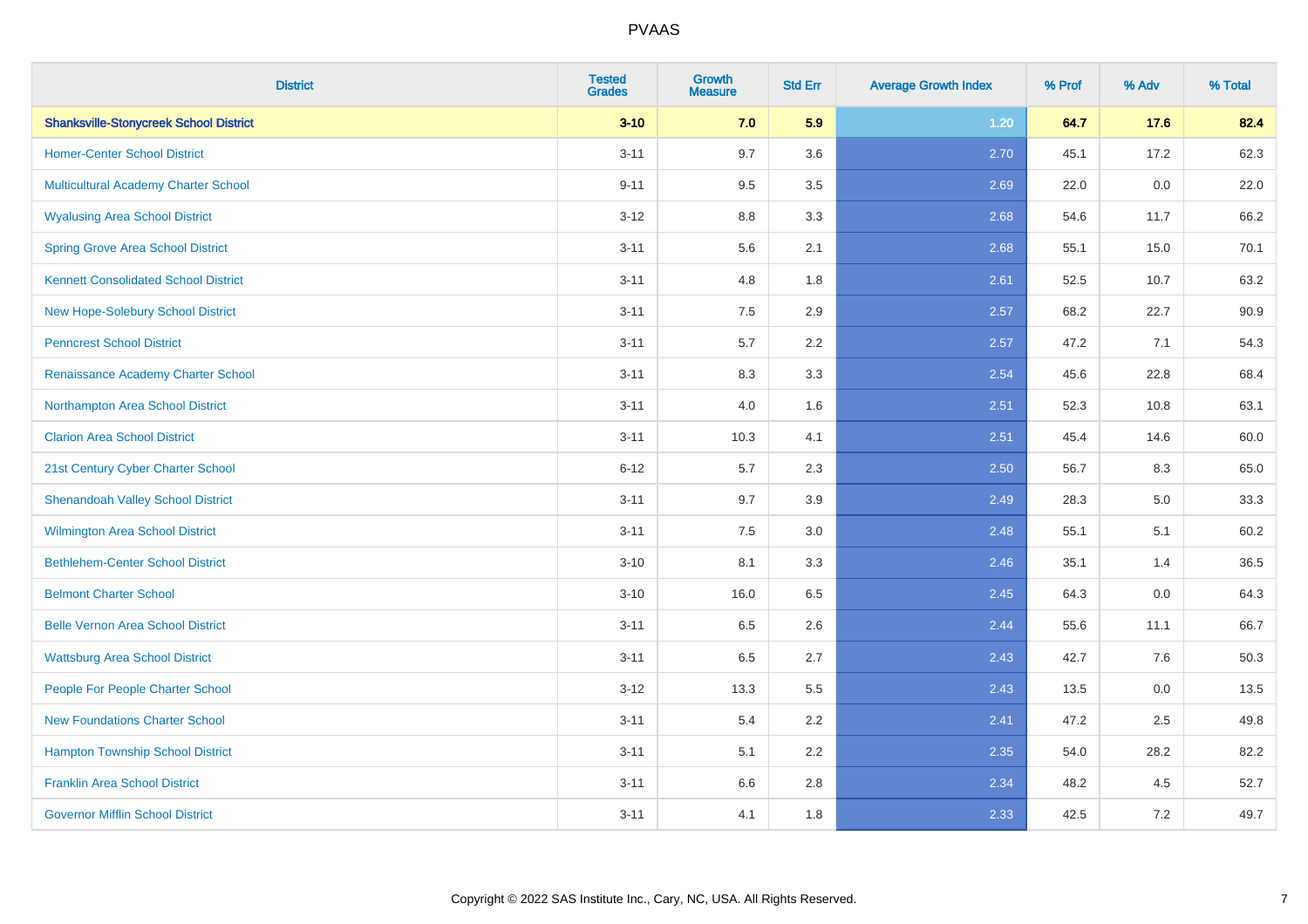| <b>District</b>                                        | <b>Tested</b><br><b>Grades</b> | <b>Growth</b><br><b>Measure</b> | <b>Std Err</b> | <b>Average Growth Index</b> | % Prof | % Adv   | % Total |
|--------------------------------------------------------|--------------------------------|---------------------------------|----------------|-----------------------------|--------|---------|---------|
| <b>Shanksville-Stonycreek School District</b>          | $3 - 10$                       | 7.0                             | 5.9            | 1.20                        | 64.7   | 17.6    | 82.4    |
| <b>Collegium Charter School</b>                        | $3 - 10$                       | 5.9                             | 2.5            | 2.33                        | 38.1   | 7.9     | 46.0    |
| <b>Richland School District</b>                        | $3 - 11$                       | 6.7                             | 2.9            | 2.33                        | 62.2   | 19.2    | 81.4    |
| <b>Brookville Area School District</b>                 | $3 - 11$                       | 6.9                             | 3.0            | 2.30                        | 55.2   | 15.6    | 70.8    |
| <b>Wilson Area School District</b>                     | $3 - 11$                       | 6.0                             | 2.6            | 2.30                        | 48.7   | 8.5     | 57.2    |
| <b>Agora Cyber Charter School</b>                      | $3 - 11$                       | 5.8                             | 2.6            | 2.28                        | 42.8   | $6.6\,$ | 49.4    |
| <b>Carbondale Area School District</b>                 | $3 - 10$                       | 7.4                             | 3.3            | 2.25                        | 56.6   | 2.6     | 59.2    |
| <b>Carlynton School District</b>                       | $3 - 11$                       | 7.3                             | 3.3            | 2.22                        | 41.0   | 10.5    | 51.6    |
| Lincoln Leadership Academy Charter School              | $3-12$                         | 14.2                            | 6.4            | 2.22                        | 23.5   | 0.0     | 23.5    |
| Pennsylvania Distance Learning Charter School          | $3 - 12$                       | 9.3                             | 4.2            | 2.22                        | 42.2   | 3.1     | 45.3    |
| <b>Allegheny Valley School District</b>                | $3 - 11$                       | 8.5                             | 3.9            | 2.17                        | 53.1   | 12.2    | 65.3    |
| Pennsylvania Leadership Charter School                 | $3 - 11$                       | 4.6                             | 2.2            | 2.13                        | 55.4   | 11.2    | 66.7    |
| Community Academy Of Philadelphia Charter School       | $3 - 11$                       | 5.8                             | 2.7            | 2.12                        | 26.7   | 0.9     | 27.6    |
| <b>Muhlenberg School District</b>                      | $3 - 10$                       | 4.0                             | 1.9            | 2.10                        | 34.2   | 2.6     | 36.8    |
| <b>Eastern Lancaster County School District</b>        | $3-12$                         | 4.5                             | 2.2            | 2.09                        | 46.3   | 11.4    | 57.6    |
| <b>Grove City Area School District</b>                 | $3 - 12$                       | 5.1                             | 2.4            | 2.09                        | 36.4   | 16.5    | 52.8    |
| <b>South Western School District</b>                   | $3 - 12$                       | 3.9                             | 1.9            | 2.08                        | 60.2   | 8.1     | 68.3    |
| <b>Keystone Oaks School District</b>                   | $3 - 11$                       | 5.5                             | 2.6            | 2.07                        | 53.2   | 12.1    | 65.4    |
| <b>Millcreek Township School District</b>              | $3 - 11$                       | 3.1                             | 1.5            | 2.06                        | 55.6   | 14.2    | 69.7    |
| <b>Coudersport Area School District</b>                | $3 - 11$                       | 7.7                             | 3.7            | 2.06                        | 55.7   | 8.2     | 63.9    |
| Dr Robert Ketterer Charter School Inc                  | $6 - 12$                       | 10.1                            | 5.0            | 2.04                        | 14.9   | 0.4     | 15.3    |
| <b>Chester Charter Scholars Academy Charter School</b> | $3 - 12$                       | 8.4                             | 4.1            | 2.03                        | 23.4   | 0.0     | 23.4    |
| <b>Blackhawk School District</b>                       | $3 - 11$                       | 4.7                             | 2.3            | 2.01                        | 55.8   | 8.8     | 64.6    |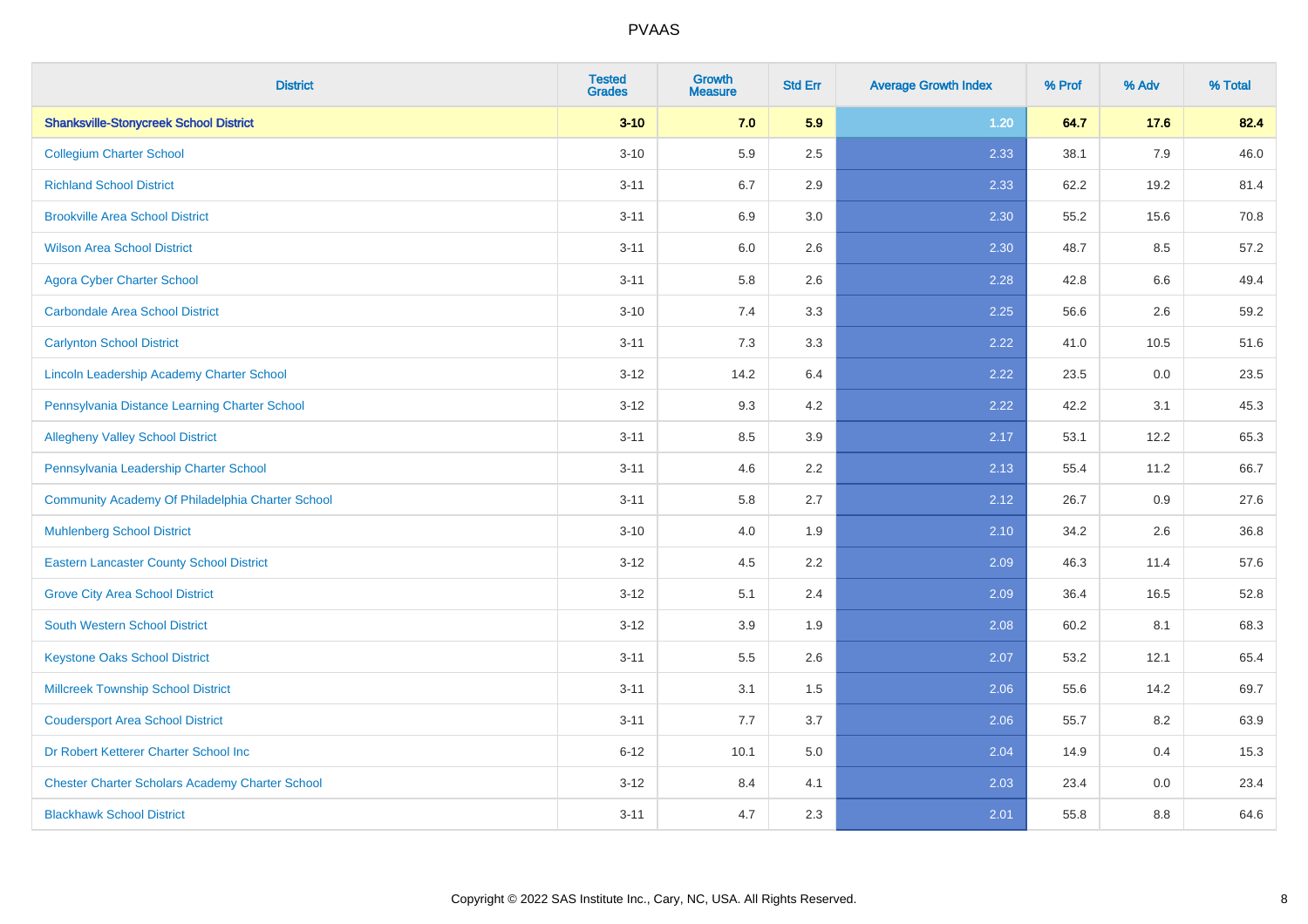| <b>District</b>                               | <b>Tested</b><br><b>Grades</b> | <b>Growth</b><br><b>Measure</b> | <b>Std Err</b> | <b>Average Growth Index</b> | % Prof | % Adv   | % Total |
|-----------------------------------------------|--------------------------------|---------------------------------|----------------|-----------------------------|--------|---------|---------|
| <b>Shanksville-Stonycreek School District</b> | $3 - 10$                       | 7.0                             | 5.9            | $1.20$                      | 64.7   | 17.6    | 82.4    |
| Altoona Area School District                  | $3 - 12$                       | 3.3                             | 1.6            | 1.99                        | 47.7   | $8.2\,$ | 55.9    |
| <b>Central Valley School District</b>         | $3 - 10$                       | 4.8                             | 2.4            | 1.98                        | 56.9   | 9.0     | 65.9    |
| <b>West Allegheny School District</b>         | $3 - 12$                       | 4.0                             | 2.1            | 1.96                        | 63.1   | 15.7    | 78.8    |
| <b>Pottsville Area School District</b>        | $3 - 12$                       | 4.4                             | 2.3            | 1.94                        | 44.8   | 5.4     | 50.2    |
| <b>Beaver Area School District</b>            | $3 - 10$                       | 4.7                             | 2.4            | 1.94                        | 57.4   | 16.8    | 74.2    |
| <b>Western Wayne School District</b>          | $3 - 11$                       | 5.6                             | 2.9            | 1.93                        | 41.3   | 17.4    | 58.7    |
| <b>Steel Valley School District</b>           | $3 - 11$                       | 6.5                             | 3.4            | 1.89                        | 50.7   | 5.6     | 56.3    |
| <b>Sharon City School District</b>            | $3 - 11$                       | 4.9                             | 2.6            | 1.87                        | 48.2   | 5.3     | 53.4    |
| <b>Uniontown Area School District</b>         | $3 - 11$                       | 6.0                             | 3.2            | 1.87                        | 62.4   | 5.9     | 68.2    |
| <b>Blacklick Valley School District</b>       | $3 - 11$                       | $8.0\,$                         | 4.3            | 1.85                        | 34.1   | 0.0     | 34.1    |
| <b>Monessen City School District</b>          | $3 - 10$                       | 8.3                             | 4.5            | 1.85                        | 42.9   | 2.9     | 45.7    |
| <b>Hanover Public School District</b>         | $3 - 11$                       | 5.2                             | 2.8            | 1.83                        | 52.2   | 14.4    | 66.7    |
| <b>Laurel Highlands School District</b>       | $3 - 11$                       | 4.3                             | 2.4            | 1.81                        | 44.9   | 9.6     | 54.5    |
| <b>Sto-Rox School District</b>                | $3 - 10$                       | 6.6                             | 3.7            | 1.80                        | 13.4   | 0.0     | 13.4    |
| York Academy Regional Charter School          | $3 - 11$                       | 9.0                             | 5.0            | 1.79                        | 55.2   | $0.0\,$ | 55.2    |
| <b>Salisbury Township School District</b>     | $3 - 11$                       | 6.3                             | 3.6            | 1.77                        | 46.2   | 6.6     | 52.8    |
| <b>Bentworth School District</b>              | $3 - 11$                       | 5.7                             | 3.2            | 1.75                        | 44.2   | 19.5    | 63.6    |
| <b>Northgate School District</b>              | $3 - 11$                       | 6.3                             | 3.6            | 1.73                        | 53.3   | 16.7    | 70.0    |
| <b>Reach Cyber Charter School</b>             | $3 - 11$                       | 8.1                             | 4.7            | 1.72                        | 42.4   | 4.6     | 47.0    |
| <b>Oswayo Valley School District</b>          | $3 - 12$                       | 8.5                             | 5.0            | 1.68                        | 50.0   | 16.7    | 66.7    |
| <b>Central Bucks School District</b>          | $3 - 11$                       | 1.6                             | 0.9            | 1.66                        | 63.0   | 16.8    | 79.8    |
| Allegheny-Clarion Valley School District      | $3 - 10$                       | 7.8                             | 4.7            | 1.65                        | 53.3   | 3.3     | 56.7    |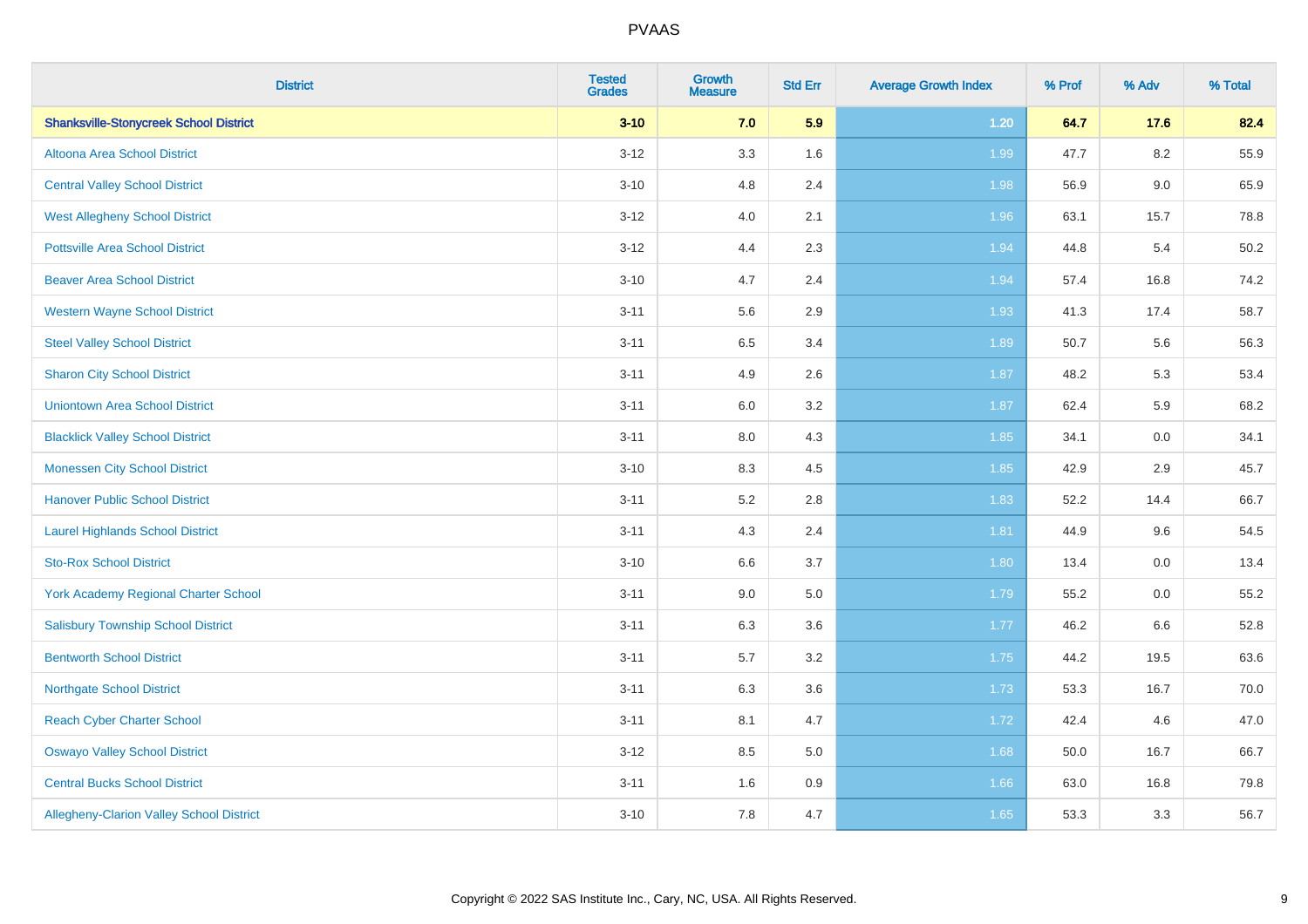| <b>District</b>                                    | <b>Tested</b><br><b>Grades</b> | <b>Growth</b><br><b>Measure</b> | <b>Std Err</b> | <b>Average Growth Index</b> | % Prof | % Adv   | % Total |
|----------------------------------------------------|--------------------------------|---------------------------------|----------------|-----------------------------|--------|---------|---------|
| <b>Shanksville-Stonycreek School District</b>      | $3 - 10$                       | 7.0                             | 5.9            | 1.20                        | 64.7   | 17.6    | 82.4    |
| <b>Conrad Weiser Area School District</b>          | $3 - 11$                       | 3.6                             | 2.2            | 1.63                        | 52.1   | 2.1     | 54.2    |
| <b>Millersburg Area School District</b>            | $3 - 11$                       | 6.2                             | 3.8            | 1.63                        | 51.8   | 7.4     | 59.3    |
| Esperanza Academy Charter School                   | $4 - 11$                       | 4.0                             | 2.5            | 1.61                        | 32.4   | 0.7     | 33.1    |
| <b>Hermitage School District</b>                   | $3 - 12$                       | 3.8                             | 2.4            | 1.60                        | 57.5   | 9.3     | 66.8    |
| <b>Pleasant Valley School District</b>             | $3 - 11$                       | 3.1                             | 2.0            | 1.57                        | 57.2   | $5.5\,$ | 62.8    |
| South Butler County School District                | $3 - 10$                       | 3.9                             | 2.5            | 1.54                        | 53.1   | 16.6    | 69.7    |
| <b>Armstrong School District</b>                   | $3 - 11$                       | 2.6                             | 1.7            | 1.53                        | 51.5   | 6.1     | 57.6    |
| <b>Warrior Run School District</b>                 | $3 - 11$                       | 4.6                             | 3.0            | 1.51                        | 40.9   | 8.1     | 49.0    |
| <b>Burrell School District</b>                     | $3 - 11$                       | 4.5                             | 3.1            | 1.48                        | 58.5   | 13.8    | 72.3    |
| <b>Everett Area School District</b>                | $3 - 11$                       | 5.0                             | 3.4            | 1.47                        | 60.5   | 1.3     | 61.8    |
| <b>New Brighton Area School District</b>           | $3 - 11$                       | 4.6                             | 3.1            | 1.47                        | 60.9   | 5.8     | 66.7    |
| <b>Loyalsock Township School District</b>          | $3 - 12$                       | 4.2                             | 2.8            | 1.47                        | 54.3   | 2.1     | 56.4    |
| <b>Punxsutawney Area School District</b>           | $3 - 11$                       | 4.2                             | 2.9            | 1.45                        | 55.0   | 5.5     | 60.6    |
| <b>Towanda Area School District</b>                | $3 - 11$                       | 4.0                             | 2.8            | 1.44                        | 39.4   | $6.6\,$ | 46.0    |
| <b>Methacton School District</b>                   | $3 - 11$                       | 2.5                             | 1.7            | 1.43                        | 62.5   | 16.4    | 79.0    |
| <b>Lincoln Park Performing Arts Charter School</b> | $7 - 11$                       | 3.6                             | 2.5            | 1.42                        | 59.6   | 14.7    | 74.3    |
| <b>KIPP Dubois Charter School</b>                  | $9 - 10$                       | 4.7                             | 3.3            | 1.40                        | 31.0   | 1.4     | 32.4    |
| Capital Area School for the Arts Charter School    | $9 - 11$                       | 5.8                             | 4.1            | 1.39                        | 59.3   | 18.6    | 78.0    |
| <b>West York Area School District</b>              | $3 - 12$                       | 3.2                             | 2.3            | 1.38                        | 53.8   | 4.4     | 58.2    |
| <b>MaST Community Charter School II</b>            | $3 - 10$                       | 4.4                             | 3.2            | 1.37                        | 28.4   | 3.4     | 31.8    |
| <b>Pottsgrove School District</b>                  | $3 - 11$                       | 2.8                             | 2.0            | 1.35                        | 44.0   | 10.0    | 53.9    |
| Mastery Charter School - Shoemaker Campus          | $7 - 10$                       | 4.1                             | 3.0            | 1.34                        | 20.9   | 3.3     | 24.2    |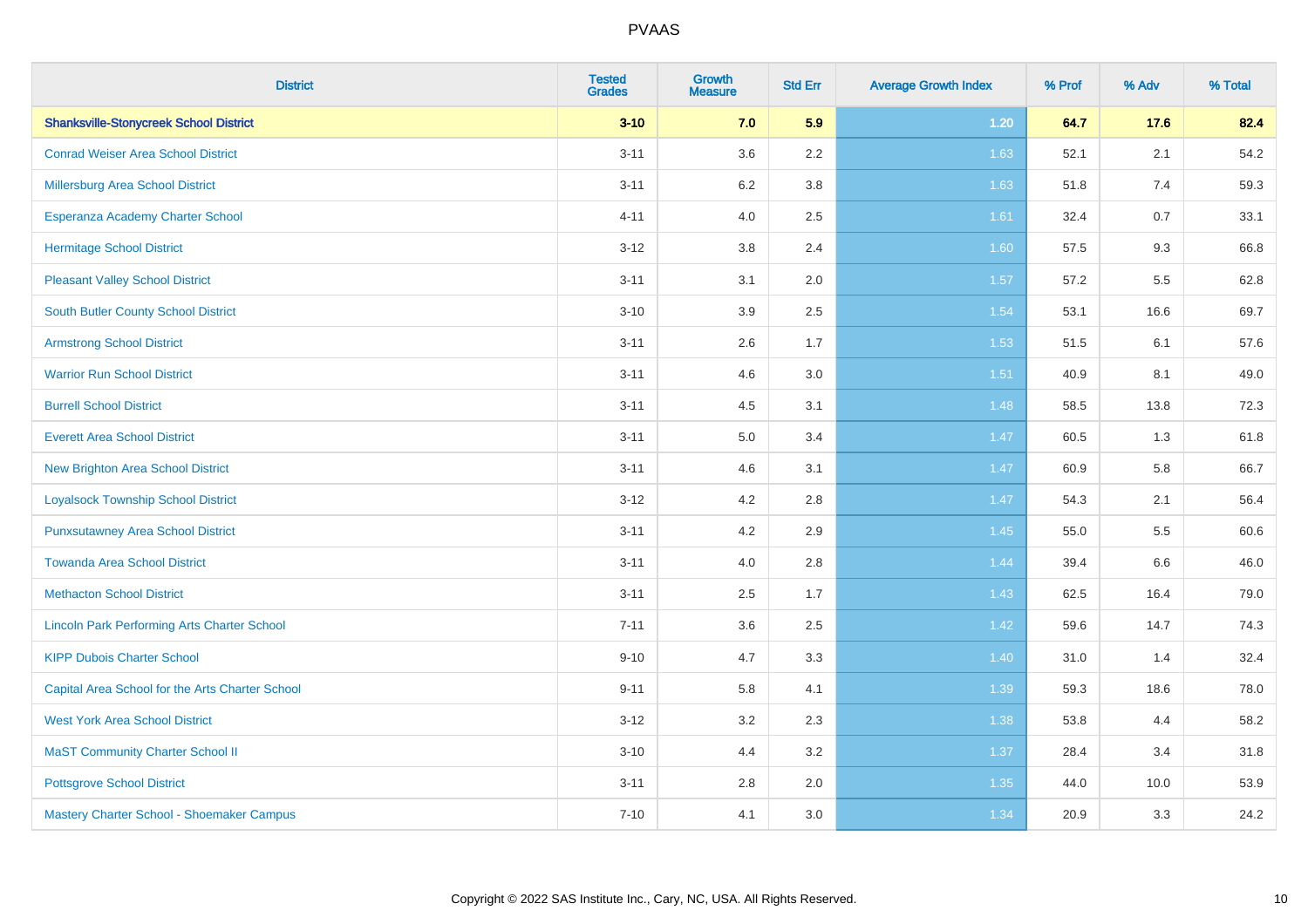| <b>District</b>                                | <b>Tested</b><br><b>Grades</b> | <b>Growth</b><br><b>Measure</b> | <b>Std Err</b> | <b>Average Growth Index</b> | % Prof | % Adv   | % Total |
|------------------------------------------------|--------------------------------|---------------------------------|----------------|-----------------------------|--------|---------|---------|
| <b>Shanksville-Stonycreek School District</b>  | $3 - 10$                       | 7.0                             | 5.9            | $1.20$                      | 64.7   | 17.6    | 82.4    |
| <b>Ligonier Valley School District</b>         | $3 - 11$                       | 4.2                             | 3.1            | 1.34                        | 59.1   | 10.3    | 69.5    |
| <b>Spring Cove School District</b>             | $3 - 11$                       | 3.4                             | 2.5            | 1.33                        | 47.8   | 12.7    | 60.4    |
| <b>Fairview School District</b>                | $3 - 11$                       | 3.4                             | 2.6            | 1.32                        | 57.2   | 17.6    | 74.8    |
| <b>Donegal School District</b>                 | $3 - 12$                       | 3.1                             | 2.4            | 1.29                        | 60.6   | 9.1     | 69.7    |
| <b>Line Mountain School District</b>           | $3 - 11$                       | 4.1                             | 3.2            | 1.27                        | 52.9   | 9.2     | 62.1    |
| <b>Woodland Hills School District</b>          | $3 - 12$                       | 3.2                             | 2.6            | 1.22                        | 31.4   | 3.6     | 35.0    |
| <b>Halifax Area School District</b>            | $3 - 11$                       | 4.7                             | 3.9            | 1.22                        | 61.5   | 9.6     | 71.2    |
| <b>Port Allegany School District</b>           | $3 - 11$                       | 4.4                             | 3.6            | 1.21                        | 28.1   | 9.4     | 37.5    |
| <b>Shanksville-Stonycreek School District</b>  | $3 - 10$                       | 7.0                             | 5.9            | 1.20                        | 64.7   | 17.6    | 82.4    |
| <b>Central Cambria School District</b>         | $3 - 11$                       | 3.0                             | 2.5            | 1.17                        | 56.2   | 9.7     | 66.0    |
| Esperanza Cyber Charter School                 | $3 - 11$                       | 7.1                             | 6.1            | 1.16                        | 9.1    | 0.0     | 9.1     |
| <b>Tidioute Community Charter School</b>       | $3 - 11$                       | 5.7                             | 5.1            | 1.11                        | 34.4   | 21.9    | 56.2    |
| Morrisville Borough School District            | $3 - 11$                       | 4.8                             | 4.3            | $1.10$                      | 30.2   | 2.3     | 32.6    |
| <b>Leechburg Area School District</b>          | $3 - 11$                       | 4.4                             | 4.0            | 1.09                        | 47.8   | 19.6    | 67.4    |
| Meyersdale Area School District                | $3 - 11$                       | 4.2                             | 4.0            | 1.07                        | 43.1   | $6.9\,$ | 50.0    |
| <b>General Mclane School District</b>          | $3 - 11$                       | 3.1                             | 2.9            | 1.07                        | 62.3   | 4.9     | 67.2    |
| <b>Williamsport Area School District</b>       | $3 - 11$                       | 1.9                             | 1.8            | 1.04                        | 44.1   | 12.8    | 56.9    |
| <b>Franklin Regional School District</b>       | $3 - 11$                       | 2.0                             | 1.9            | 1.02                        | 66.7   | 15.5    | 82.1    |
| <b>Manheim Central School District</b>         | $3 - 11$                       | 2.1                             | 2.1            | 1.01                        | 53.2   | 11.6    | 64.8    |
| <b>Tunkhannock Area School District</b>        | $3 - 11$                       | 2.3                             | 2.2            | 1.01                        | 44.9   | 9.6     | 54.6    |
| <b>Mastery Charter School - Pickett Campus</b> | $6 - 10$                       | 5.6                             | 5.7            | 1.00                        | 27.8   | 0.0     | 27.8    |
| Lehigh Career & Technical Institute            | $10 - 12$                      | 5.6                             | 5.6            | 0.99                        | 78.3   | 0.0     | 78.3    |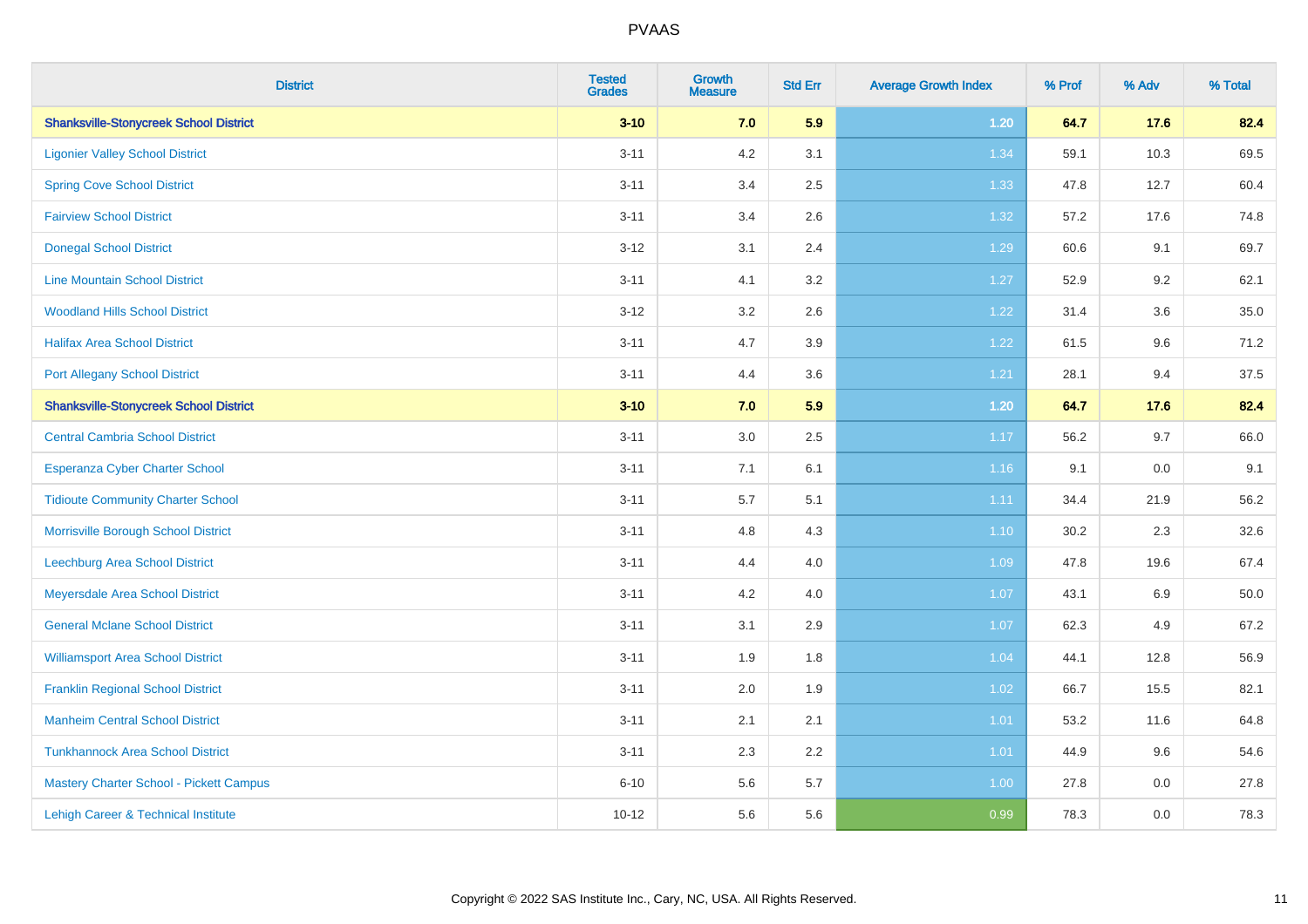| <b>District</b>                               | <b>Tested</b><br><b>Grades</b> | <b>Growth</b><br><b>Measure</b> | <b>Std Err</b> | <b>Average Growth Index</b> | % Prof | % Adv   | % Total |
|-----------------------------------------------|--------------------------------|---------------------------------|----------------|-----------------------------|--------|---------|---------|
| <b>Shanksville-Stonycreek School District</b> | $3 - 10$                       | 7.0                             | 5.9            | 1.20                        | 64.7   | 17.6    | 82.4    |
| <b>Bensalem Township School District</b>      | $3 - 11$                       | 1.6                             | 1.6            | 0.98                        | 38.8   | $8.3\,$ | 47.1    |
| <b>Hopewell Area School District</b>          | $3 - 11$                       | 2.6                             | 2.7            | 0.97                        | 58.4   | 4.0     | 62.4    |
| <b>Berlin Brothersvalley School District</b>  | $3 - 11$                       | 4.0                             | 4.2            | 0.96                        | 48.8   | 14.0    | 62.8    |
| <b>Clairton City School District</b>          | $3 - 11$                       | 3.5                             | 3.7            | 0.95                        | 13.4   | 0.0     | 13.4    |
| Lower Moreland Township School District       | $3 - 11$                       | 2.0                             | 2.2            | 0.95                        | 62.8   | 17.0    | 79.8    |
| <b>Baldwin-Whitehall School District</b>      | $3 - 11$                       | 1.8                             | 1.9            | 0.94                        | 58.6   | 8.6     | 67.1    |
| <b>Keystone School District</b>               | $3 - 11$                       | 3.1                             | 3.3            | 0.94                        | 50.6   | 6.5     | 57.1    |
| <b>Bedford Area School District</b>           | $3 - 11$                       | 2.5                             | 2.6            | 0.93                        | 48.5   | 10.0    | 58.5    |
| Northwestern Lehigh School District           | $3 - 11$                       | 2.2                             | 2.3            | 0.93                        | 53.3   | 9.7     | 63.0    |
| <b>West Jefferson Hills School District</b>   | $3 - 11$                       | 1.8                             | 2.1            | 0.88                        | 55.7   | 20.8    | 76.4    |
| South Fayette Township School District        | $3 - 11$                       | 1.7                             | 2.0            | 0.88                        | 61.0   | 26.5    | 87.6    |
| <b>North Clarion County School District</b>   | $3-12$                         | 3.7                             | 4.3            | 0.85                        | 67.5   | 15.0    | 82.5    |
| <b>Marple Newtown School District</b>         | $3 - 11$                       | 2.0                             | 2.4            | 0.81                        | 57.6   | 12.8    | 70.4    |
| <b>Mcguffey School District</b>               | $3 - 11$                       | 2.1                             | 2.6            | 0.81                        | 57.7   | 3.1     | 60.8    |
| Camp Hill School District                     | $3-12$                         | 2.3                             | 3.0            | 0.78                        | 53.6   | 17.5    | 71.1    |
| Urban Pathways 6-12 Charter School            | $6 - 11$                       | 4.8                             | 6.4            | 0.75                        | 28.6   | 0.0     | 28.6    |
| Southeastern Greene School District           | $3 - 10$                       | 3.3                             | 4.6            | 0.72                        | 57.6   | 6.1     | 63.6    |
| <b>Harmony Area School District</b>           | $3 - 10$                       | 4.5                             | 6.3            | 0.72                        | 33.3   | 13.3    | 46.7    |
| <b>Athens Area School District</b>            | $3 - 11$                       | 1.6                             | 2.5            | 0.64                        | 46.9   | 7.6     | 54.5    |
| <b>United School District</b>                 | $3 - 11$                       | 2.1                             | 3.4            | 0.63                        | 60.3   | 6.6     | 66.9    |
| <b>Laurel School District</b>                 | $3 - 11$                       | 1.8                             | 3.1            | 0.59                        | 70.1   | 2.3     | 72.4    |
| <b>Commodore Perry School District</b>        | $3 - 11$                       | 3.2                             | 5.5            | 0.58                        | 58.3   | 0.0     | 58.3    |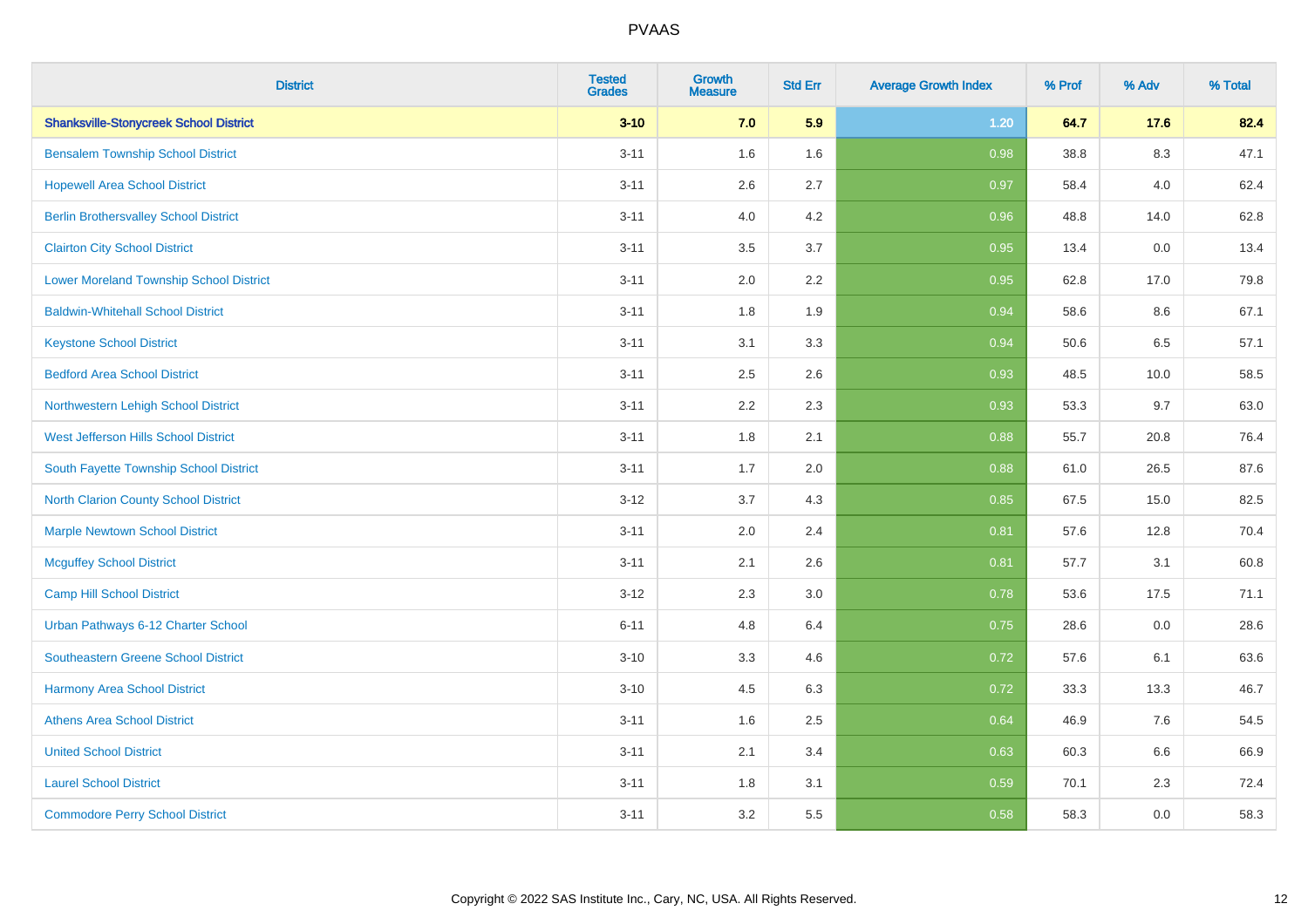| <b>District</b>                               | <b>Tested</b><br><b>Grades</b> | <b>Growth</b><br><b>Measure</b> | <b>Std Err</b> | <b>Average Growth Index</b> | % Prof | % Adv   | % Total |
|-----------------------------------------------|--------------------------------|---------------------------------|----------------|-----------------------------|--------|---------|---------|
| <b>Shanksville-Stonycreek School District</b> | $3 - 10$                       | 7.0                             | 5.9            | 1.20                        | 64.7   | 17.6    | 82.4    |
| <b>Forbes Road School District</b>            | $3 - 11$                       | $2.8\,$                         | 5.1            | 0.56                        | 41.4   | 10.3    | 51.7    |
| <b>Schuylkill Valley School District</b>      | $3 - 11$                       | 1.4                             | 2.5            | 0.56                        | 55.1   | 10.2    | 65.3    |
| <b>Union School District</b>                  | $3 - 12$                       | 2.3                             | 4.2            | 0.54                        | 32.6   | 7.0     | 39.5    |
| <b>Radnor Township School District</b>        | $3 - 12$                       | 1.0                             | 2.1            | 0.50                        | 65.0   | 23.2    | 88.2    |
| <b>Hanover Area School District</b>           | $3 - 11$                       | 2.2                             | 4.6            | 0.48                        | 42.9   | 5.7     | 48.6    |
| <b>Purchase Line School District</b>          | $3 - 12$                       | 1.7                             | 3.5            | 0.47                        | 43.1   | 5.4     | 48.5    |
| <b>Upper Adams School District</b>            | $3 - 11$                       | 1.3                             | 2.9            | 0.47                        | 55.2   | 8.6     | 63.8    |
| <b>Roberto Clemente Charter School</b>        | $3 - 12$                       | 2.2                             | 4.9            | 0.45                        | 27.5   | $5.0\,$ | 32.5    |
| <b>Union Area School District</b>             | $3 - 11$                       | 1.9                             | 4.3            | 0.44                        | 61.5   | 0.0     | 61.5    |
| Mastery Charter High School-Lenfest Campus    | $7 - 11$                       | 2.5                             | 5.7            | 0.43                        | 40.0   | 0.0     | 40.0    |
| <b>Galeton Area School District</b>           | $3 - 11$                       | 2.2                             | 5.3            | 0.42                        | 41.3   | 4.4     | 45.6    |
| <b>Newport School District</b>                | $3 - 12$                       | 1.4                             | 3.5            | 0.41                        | 51.5   | 10.3    | 61.8    |
| <b>Tussey Mountain School District</b>        | $3 - 12$                       | 1.5                             | 3.7            | 0.40                        | 38.6   | 1.8     | 40.4    |
| <b>South Eastern School District</b>          | $3 - 11$                       | 0.9                             | 2.4            | 0.39                        | 54.8   | $6.6\,$ | 61.4    |
| <b>Gateway School District</b>                | $3 - 11$                       | 0.8                             | 2.2            | 0.38                        | 52.1   | 13.8    | 65.9    |
| <b>Wallingford-Swarthmore School District</b> | $3 - 10$                       | 0.9                             | 2.4            | 0.38                        | 64.4   | 22.7    | 87.1    |
| <b>Lakeland School District</b>               | $3 - 11$                       | 1.1                             | 2.8            | 0.38                        | 48.6   | 3.7     | 52.3    |
| <b>Lower Dauphin School District</b>          | $3 - 11$                       | 0.6                             | 1.9            | 0.33                        | 49.2   | 12.6    | 61.8    |
| <b>Wyomissing Area School District</b>        | $3 - 12$                       | 0.8                             | 2.6            | 0.33                        | 55.7   | 17.6    | 73.3    |
| <b>Mastery Charter School - Thomas Campus</b> | $3 - 10$                       | 2.1                             | 6.2            | 0.33                        | 28.6   | 0.0     | 28.6    |
| Lehigh Valley Academy Regional Charter School | $3 - 11$                       | 0.7                             | 2.3            | 0.32                        | 46.3   | 5.0     | 51.4    |
| <b>Greater Latrobe School District</b>        | $3 - 11$                       | 0.6                             | 1.9            | 0.31                        | 55.5   | 14.1    | 69.5    |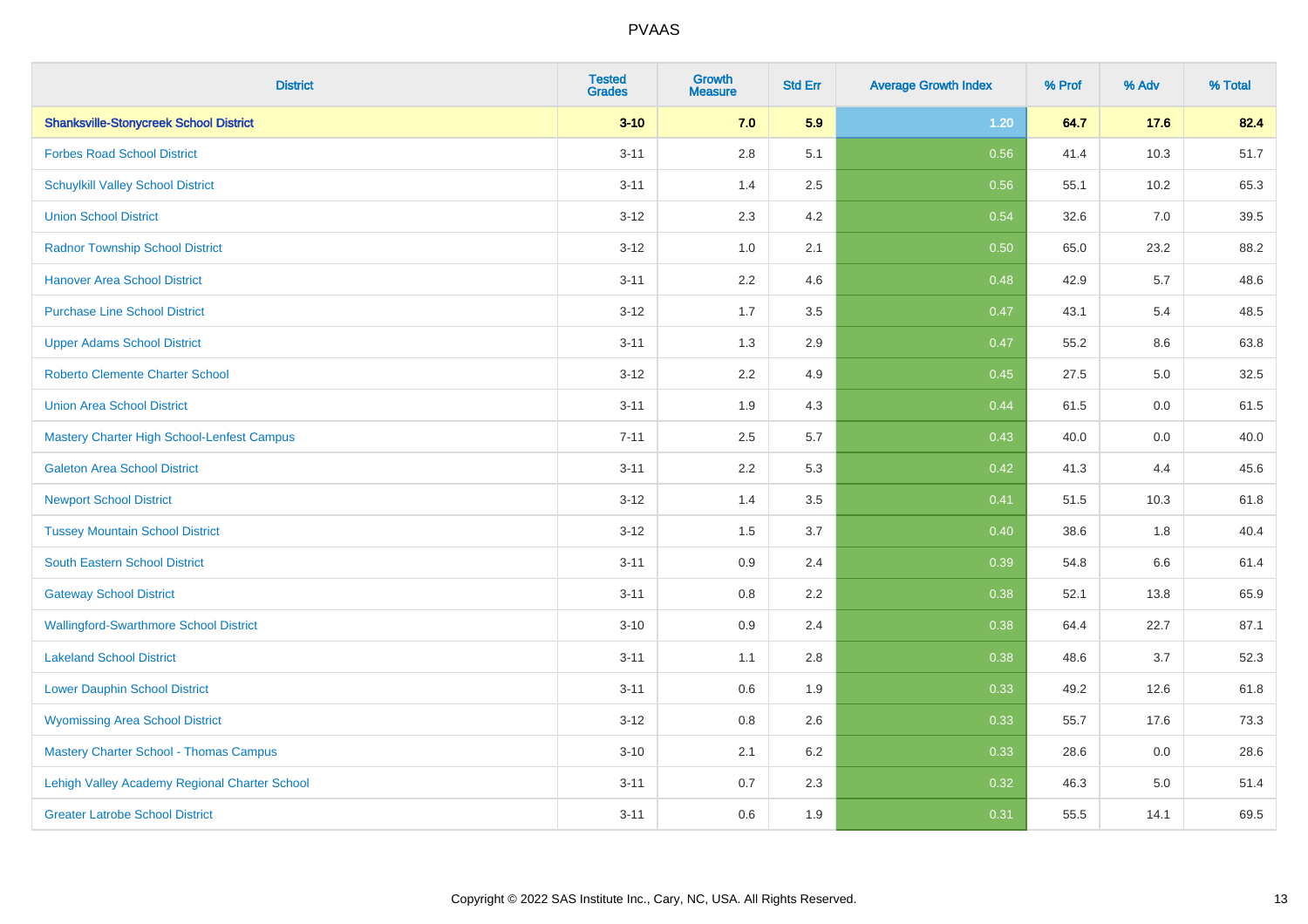| <b>District</b>                               | <b>Tested</b><br><b>Grades</b> | Growth<br><b>Measure</b> | <b>Std Err</b> | <b>Average Growth Index</b> | % Prof | % Adv   | % Total |
|-----------------------------------------------|--------------------------------|--------------------------|----------------|-----------------------------|--------|---------|---------|
| <b>Shanksville-Stonycreek School District</b> | $3 - 10$                       | 7.0                      | 5.9            | 1.20                        | 64.7   | 17.6    | 82.4    |
| <b>Greenville Area School District</b>        | $3 - 11$                       | 0.7                      | 2.9            | 0.26                        | 53.4   | 6.9     | 60.3    |
| <b>Bloomsburg Area School District</b>        | $3 - 10$                       | 0.7                      | 3.0            | 0.23                        | 55.9   | 11.8    | 67.6    |
| <b>Jersey Shore Area School District</b>      | $3 - 11$                       | 0.5                      | 2.6            | 0.21                        | 47.1   | 9.2     | 56.2    |
| <b>Reynolds School District</b>               | $3 - 10$                       | 0.5                      | 3.4            | 0.16                        | 52.1   | 7.0     | 59.2    |
| <b>Brockway Area School District</b>          | $3 - 11$                       | 0.6                      | 3.6            | 0.16                        | 49.2   | 7.7     | 56.9    |
| Northern Lebanon School District              | $3 - 11$                       | 0.4                      | 2.5            | 0.15                        | 28.0   | 3.0     | 31.0    |
| <b>Danville Area School District</b>          | $3 - 11$                       | 0.4                      | 2.6            | 0.15                        | 57.4   | 18.4    | 75.7    |
| <b>Smethport Area School District</b>         | $3 - 12$                       | 0.6                      | 3.9            | 0.15                        | 37.0   | 1.8     | 38.9    |
| Insight PA Cyber Charter School               | $3 - 11$                       | 0.7                      | 5.7            | 0.12                        | 50.0   | 4.8     | 54.8    |
| <b>Hempfield School District</b>              | $3 - 11$                       | 0.1                      | 1.4            | 0.08                        | 58.2   | 9.9     | 68.2    |
| <b>West Branch Area School District</b>       | $3 - 11$                       | 0.2                      | 3.8            | 0.05                        | 47.2   | 1.9     | 49.1    |
| East Stroudsburg Area School District         | $3 - 11$                       | 0.1                      | 1.6            | 0.05                        | 45.8   | $7.8\,$ | 53.6    |
| <b>Wilkes-Barre Area School District</b>      | $3 - 11$                       | 0.1                      | 3.2            | 0.02                        | 35.5   | 5.4     | 40.9    |
| <b>Susquenita School District</b>             | $3 - 11$                       | $-0.1$                   | 2.8            | $-0.01$                     | 47.7   | 10.1    | 57.8    |
| <b>Penn Cambria School District</b>           | $3 - 11$                       | $-0.0$                   | 2.7            | $-0.01$                     | 61.5   | 7.7     | 69.2    |
| <b>Kutztown Area School District</b>          | $3 - 12$                       | $-0.2$                   | 3.2            | $-0.05$                     | 55.4   | 13.3    | 68.7    |
| <b>Avella Area School District</b>            | $3 - 12$                       | $-0.3$                   | 4.7            | $-0.05$                     | 49.3   | 14.5    | 63.8    |
| <b>Mercer Area School District</b>            | $3 - 11$                       | $-0.2$                   | 3.3            | $-0.06$                     | 56.0   | 8.0     | 64.0    |
| <b>Warren County School District</b>          | $3 - 11$                       | $-0.1$                   | 1.8            | $-0.06$                     | 37.2   | 5.3     | 42.6    |
| <b>Chester-Upland School District</b>         | $3 - 11$                       | $-0.3$                   | 2.7            | $-0.09$                     | 13.8   | 0.8     | 14.6    |
| New Kensington-Arnold School District         | $3 - 11$                       | $-0.4$                   | 3.8            | $-0.10$                     | 40.7   | 3.7     | 44.4    |
| <b>Blue Ridge School District</b>             | $3 - 11$                       | $-0.5$                   | 3.6            | $-0.12$                     | 44.6   | 3.1     | 47.7    |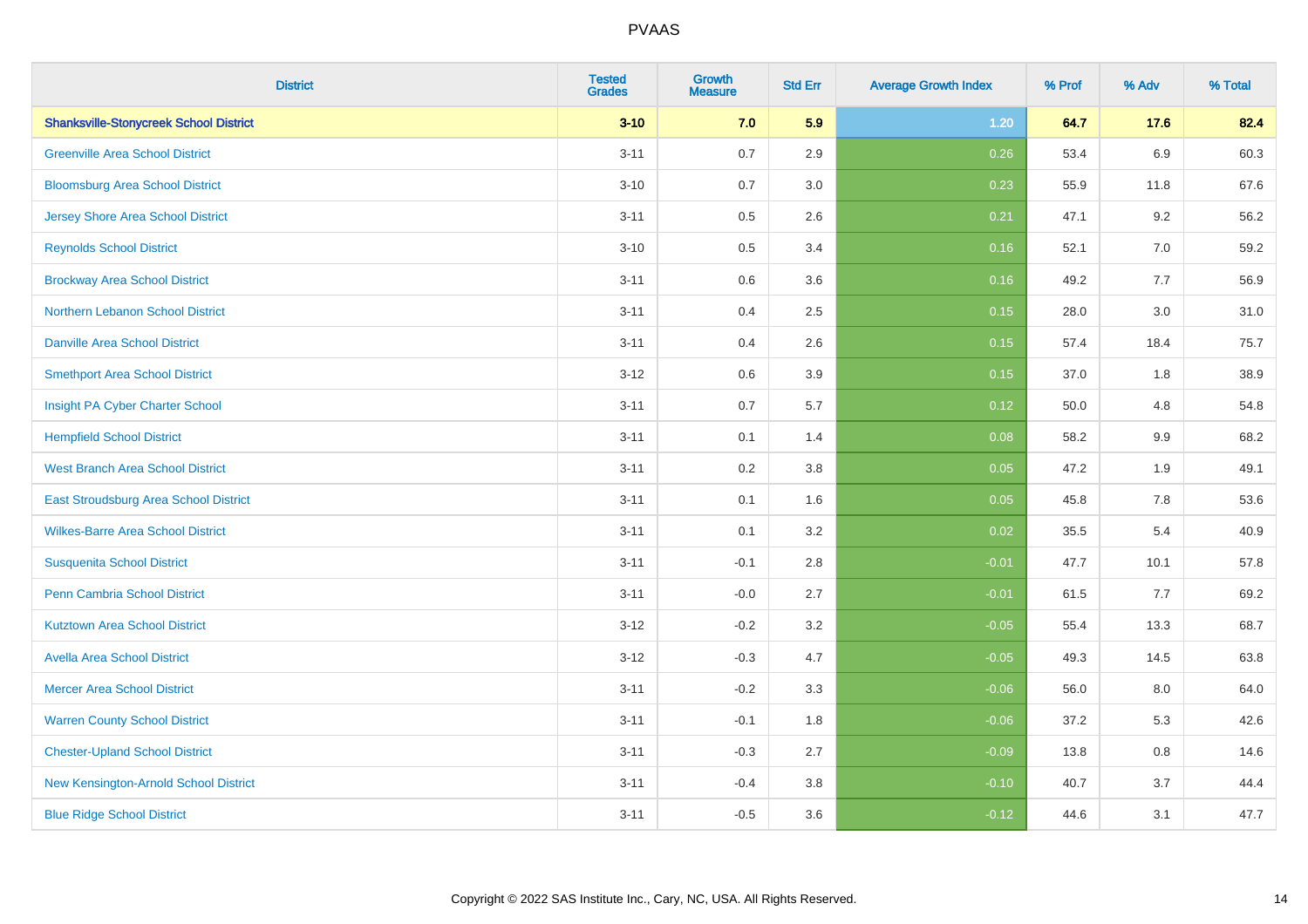| <b>District</b>                                    | <b>Tested</b><br><b>Grades</b> | <b>Growth</b><br><b>Measure</b> | <b>Std Err</b> | <b>Average Growth Index</b> | % Prof | % Adv   | % Total |
|----------------------------------------------------|--------------------------------|---------------------------------|----------------|-----------------------------|--------|---------|---------|
| <b>Shanksville-Stonycreek School District</b>      | $3 - 10$                       | 7.0                             | 5.9            | $1.20$                      | 64.7   | 17.6    | 82.4    |
| <b>Central Fulton School District</b>              | $3 - 11$                       | $-0.5$                          | 3.5            | $-0.14$                     | 51.4   | 8.6     | 60.0    |
| <b>Otto-Eldred School District</b>                 | $3 - 11$                       | $-0.7$                          | 4.2            | $-0.15$                     | 56.2   | $6.2\,$ | 62.5    |
| <b>Oley Valley School District</b>                 | $3 - 11$                       | $-0.4$                          | 2.8            | $-0.15$                     | 43.1   | 12.9    | 56.0    |
| Philadelphia Electrical & Tech Charter High School | $10 - 10$                      | $-0.5$                          | 2.9            | $-0.15$                     | 8.8    | 0.0     | 8.8     |
| <b>Bellefonte Area School District</b>             | $3 - 11$                       | $-0.4$                          | 2.2            | $-0.17$                     | 47.6   | 10.6    | 58.2    |
| Southern Lehigh School District                    | $3 - 11$                       | $-0.4$                          | 2.3            | $-0.17$                     | 66.1   | 11.9    | 78.0    |
| <b>Crestwood School District</b>                   | $3 - 11$                       | $-0.4$                          | 2.4            | $-0.17$                     | 57.4   | 17.0    | 74.4    |
| <b>Achievement House Charter School</b>            | $7 - 11$                       | $-0.7$                          | 4.0            | $-0.17$                     | 32.5   | 2.6     | 35.1    |
| <b>Millville Area School District</b>              | $3 - 12$                       | $-0.9$                          | 4.7            | $-0.18$                     | 51.4   | 5.4     | 56.8    |
| <b>Mount Carmel Area School District</b>           | $3 - 11$                       | $-0.6$                          | 3.1            | $-0.18$                     | 45.3   | 2.1     | 47.4    |
| <b>Westinghouse Arts Academy Charter School</b>    | $9 - 10$                       | $-0.7$                          | 3.6            | $-0.19$                     | 59.2   | 8.4     | 67.6    |
| <b>Panther Valley School District</b>              | $3 - 12$                       | $-0.6$                          | 3.3            | $-0.19$                     | 47.9   | 4.3     | 52.1    |
| <b>Harrisburg City School District</b>             | $3 - 11$                       | $-0.4$                          | 2.1            | $-0.19$                     | 15.1   | 0.4     | 15.5    |
| <b>Girard School District</b>                      | $3 - 11$                       | $-0.6$                          | 2.7            | $-0.22$                     | 53.9   | 15.6    | 69.6    |
| <b>Lakeview School District</b>                    | $3 - 11$                       | $-0.9$                          | 3.7            | $-0.24$                     | 60.3   | 3.2     | 63.5    |
| <b>Glendale School District</b>                    | $3 - 10$                       | $-0.9$                          | 3.7            | $-0.24$                     | 50.0   | 5.4     | 55.4    |
| <b>Penn Manor School District</b>                  | $3 - 11$                       | $-0.4$                          | 1.6            | $-0.25$                     | 51.9   | 12.6    | 64.5    |
| <b>Tuscarora School District</b>                   | $3 - 11$                       | $-0.6$                          | 2.3            | $-0.27$                     | 45.1   | 8.1     | 53.2    |
| <b>Cornell School District</b>                     | $3 - 11$                       | $-1.6$                          | 5.0            | $-0.32$                     | 33.8   | 1.5     | 35.4    |
| <b>Albert Gallatin Area School District</b>        | $3 - 11$                       | $-0.8$                          | 2.4            | $-0.32$                     | 54.5   | 10.0    | 64.6    |
| Hope For Hyndman Charter School                    | $3 - 11$                       | $-2.0$                          | 6.1            | $-0.32$                     | 33.3   | 0.0     | 33.3    |
| <b>Palmerton Area School District</b>              | $3 - 11$                       | $-1.2$                          | 3.0            | $-0.39$                     | 57.4   | 5.0     | 62.4    |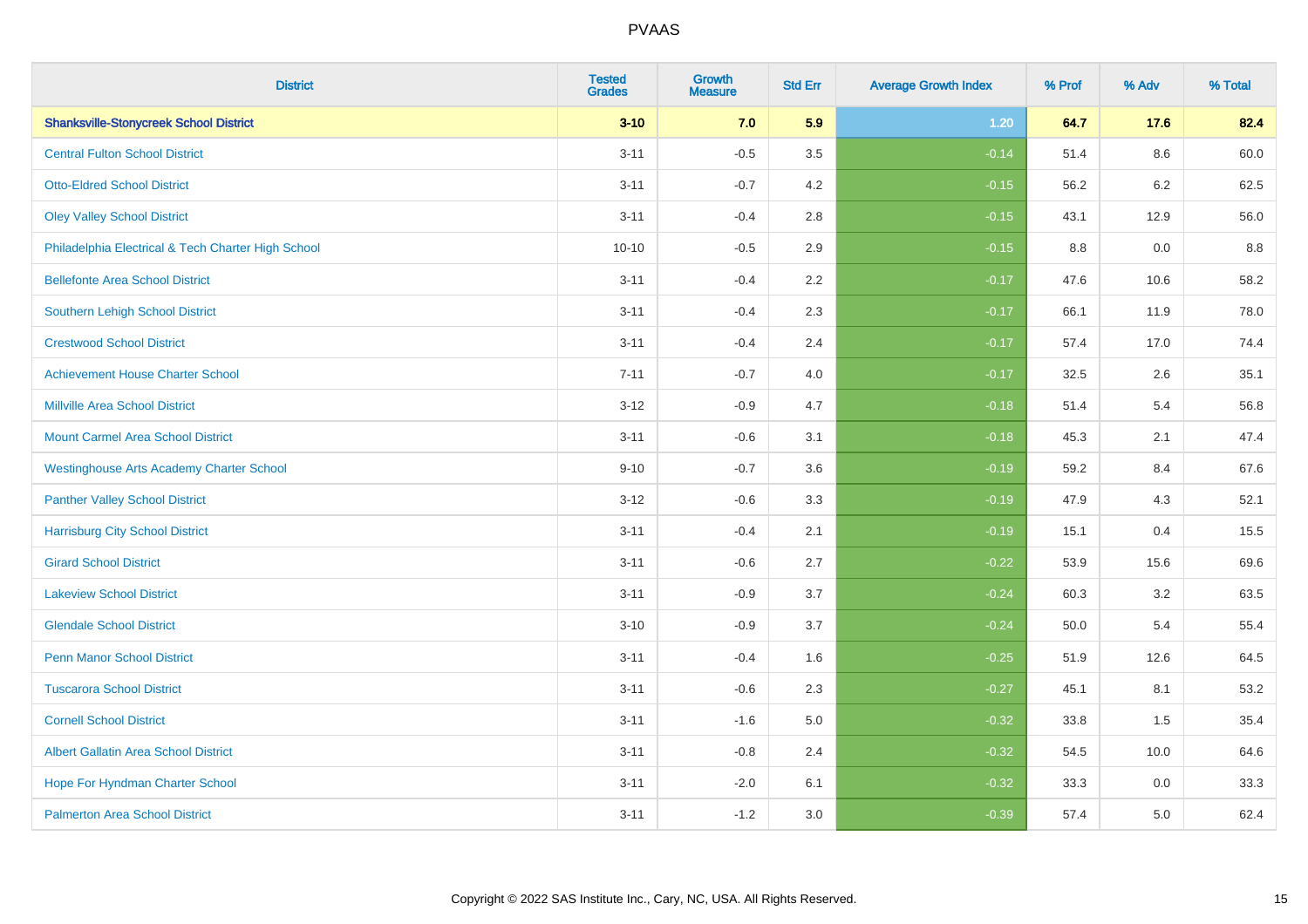| <b>District</b>                                         | <b>Tested</b><br><b>Grades</b> | <b>Growth</b><br><b>Measure</b> | <b>Std Err</b> | <b>Average Growth Index</b> | % Prof | % Adv   | % Total |
|---------------------------------------------------------|--------------------------------|---------------------------------|----------------|-----------------------------|--------|---------|---------|
| <b>Shanksville-Stonycreek School District</b>           | $3 - 10$                       | 7.0                             | 5.9            | 1.20                        | 64.7   | 17.6    | 82.4    |
| <b>Bellwood-Antis School District</b>                   | $3 - 10$                       | $-1.2$                          | 3.2            | $-0.39$                     | 55.1   | 10.1    | 65.2    |
| <b>Sharpsville Area School District</b>                 | $3 - 11$                       | $-1.4$                          | 3.5            | $-0.40$                     | 55.2   | 13.4    | 68.7    |
| North Schuylkill School District                        | $3 - 11$                       | $-1.0$                          | 2.4            | $-0.42$                     | 41.8   | 5.1     | 46.8    |
| <b>Bangor Area School District</b>                      | $3 - 12$                       | $-0.9$                          | 2.0            | $-0.43$                     | 44.3   | 4.7     | 49.0    |
| <b>Shaler Area School District</b>                      | $3 - 11$                       | $-0.8$                          | 1.9            | $-0.43$                     | 49.1   | 9.6     | 58.7    |
| <b>Conewago Valley School District</b>                  | $3 - 12$                       | $-0.9$                          | 2.0            | $-0.45$                     | 51.7   | 9.6     | 61.3    |
| <b>Elizabethtown Area School District</b>               | $3 - 12$                       | $-0.9$                          | 1.9            | $-0.47$                     | 50.0   | 11.2    | 61.2    |
| Center For Student Learning Charter School At Pennsbury | $6 - 12$                       | $-2.9$                          | 6.1            | $-0.47$                     | 42.9   | 0.0     | 42.9    |
| South Side Area School District                         | $3 - 11$                       | $-1.6$                          | 3.3            | $-0.48$                     | 50.0   | 6.8     | 56.8    |
| <b>Wyoming Area School District</b>                     | $3 - 10$                       | $-1.3$                          | 2.6            | $-0.50$                     | 53.8   | 10.8    | 64.6    |
| <b>Canon-Mcmillan School District</b>                   | $3 - 11$                       | $-0.8$                          | 1.6            | $-0.50$                     | 58.7   | 15.9    | 74.6    |
| <b>Central Greene School District</b>                   | $3 - 11$                       | $-1.6$                          | 2.8            | $-0.55$                     | 54.2   | $2.8\,$ | 57.0    |
| <b>Mid Valley School District</b>                       | $3 - 10$                       | $-1.7$                          | 3.0            | $-0.55$                     | 45.1   | 7.8     | 52.9    |
| <b>Manheim Township School District</b>                 | $3 - 12$                       | $-0.9$                          | 1.6            | $-0.58$                     | 53.2   | 15.5    | 68.7    |
| <b>Clarion-Limestone Area School District</b>           | $3 - 12$                       | $-2.5$                          | 4.1            | $-0.60$                     | 56.8   | $6.8\,$ | 63.6    |
| <b>Burgettstown Area School District</b>                | $3 - 11$                       | $-2.1$                          | 3.4            | $-0.62$                     | 50.0   | 1.4     | 51.4    |
| <b>Susquehanna Community School District</b>            | $3 - 11$                       | $-2.8$                          | 4.2            | $-0.66$                     | 49.4   | 6.9     | 56.3    |
| <b>Fannett-Metal School District</b>                    | $3 - 11$                       | $-3.4$                          | 5.1            | $-0.67$                     | 38.7   | 8.1     | 46.8    |
| <b>Cheltenham School District</b>                       | $3 - 11$                       | $-1.4$                          | 2.1            | $-0.67$                     | 46.1   | 10.0    | 56.1    |
| <b>North Pocono School District</b>                     | $3 - 11$                       | $-2.3$                          | 3.4            | $-0.68$                     | 52.0   | 16.4    | 68.5    |
| Mt Lebanon School District                              | $3 - 11$                       | $-1.0$                          | 1.5            | $-0.70$                     | 61.9   | 24.0    | 85.9    |
| <b>Lehighton Area School District</b>                   | $3 - 11$                       | $-1.6$                          | 2.3            | $-0.70$                     | 51.1   | 5.6     | 56.7    |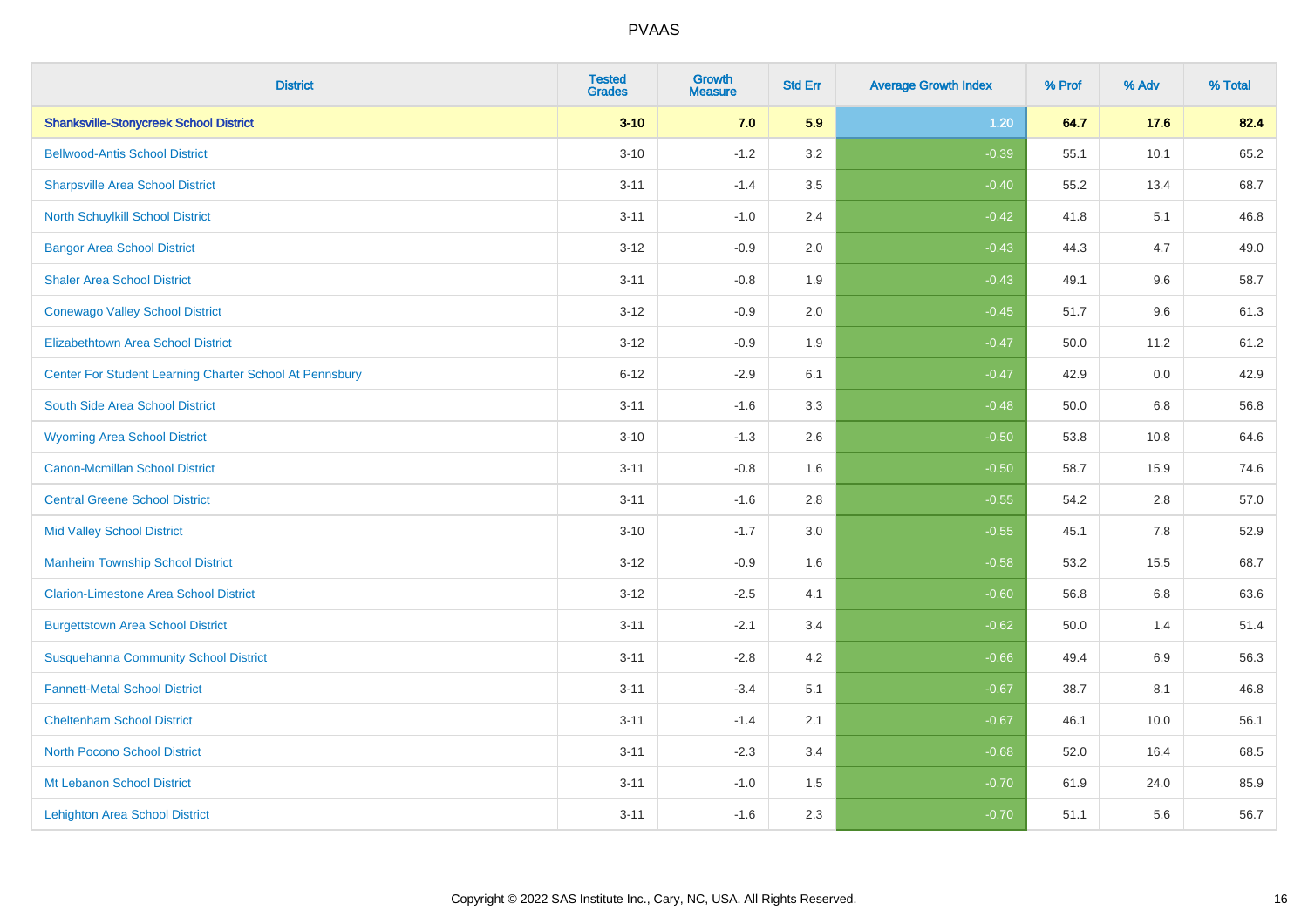| <b>District</b>                               | <b>Tested</b><br><b>Grades</b> | <b>Growth</b><br><b>Measure</b> | <b>Std Err</b> | <b>Average Growth Index</b> | % Prof | % Adv | % Total |
|-----------------------------------------------|--------------------------------|---------------------------------|----------------|-----------------------------|--------|-------|---------|
| <b>Shanksville-Stonycreek School District</b> | $3 - 10$                       | 7.0                             | 5.9            | $1.20$                      | 64.7   | 17.6  | 82.4    |
| Huntingdon Area School District               | $3 - 11$                       | $-2.0$                          | 2.7            | $-0.72$                     | 36.8   | 10.3  | 47.0    |
| <b>Bald Eagle Area School District</b>        | $3 - 11$                       | $-2.1$                          | 2.7            | $-0.75$                     | 48.4   | 9.4   | 57.7    |
| <b>Turkeyfoot Valley Area School District</b> | $3 - 12$                       | $-4.3$                          | 5.6            | $-0.76$                     | 22.0   | 5.1   | 27.1    |
| <b>Gillingham Charter School</b>              | $3 - 11$                       | $-4.4$                          | 5.6            | $-0.77$                     | 20.8   | 8.3   | 29.2    |
| <b>Conemaugh Valley School District</b>       | $3 - 12$                       | $-3.2$                          | 4.1            | $-0.78$                     | 48.2   | 5.6   | 53.7    |
| <b>Northeast Bradford School District</b>     | $3 - 10$                       | $-3.1$                          | 4.0            | $-0.78$                     | 33.9   | 3.4   | 37.3    |
| <b>Shenango Area School District</b>          | $3 - 11$                       | $-2.6$                          | 3.3            | $-0.79$                     | 50.6   | 13.9  | 64.6    |
| <b>Lebanon School District</b>                | $3 - 11$                       | $-1.6$                          | 1.9            | $-0.80$                     | 24.4   | 2.6   | 27.0    |
| <b>Forest Area School District</b>            | $3 - 11$                       | $-4.4$                          | 5.4            | $-0.81$                     | 36.2   | 2.1   | 38.3    |
| <b>Chartiers Valley School District</b>       | $3 - 11$                       | $-1.7$                          | 2.0            | $-0.81$                     | 54.7   | 8.4   | 63.1    |
| <b>Phoenixville Area School District</b>      | $3 - 11$                       | $-1.7$                          | 2.1            | $-0.83$                     | 59.9   | 10.6  | 70.5    |
| <b>Charleroi School District</b>              | $3 - 11$                       | $-2.6$                          | 3.0            | $-0.86$                     | 55.7   | 7.4   | 63.1    |
| <b>Montour School District</b>                | $3 - 11$                       | $-1.8$                          | 2.1            | $-0.88$                     | 61.4   | 15.1  | 76.5    |
| <b>Columbia Borough School District</b>       | $3 - 12$                       | $-3.1$                          | 3.5            | $-0.89$                     | 29.5   | 1.9   | 31.4    |
| <b>Sullivan County School District</b>        | $3 - 10$                       | $-4.0$                          | 4.4            | $-0.90$                     | 66.7   | 2.6   | 69.2    |
| <b>Austin Area School District</b>            | $3 - 11$                       | $-5.7$                          | 6.4            | $-0.90$                     | 33.3   | 5.6   | 38.9    |
| <b>Wyoming Valley West School District</b>    | $3 - 11$                       | $-2.2$                          | 2.4            | $-0.91$                     | 49.4   | 3.0   | 52.4    |
| Imhotep Institute Charter High School         | $9 - 11$                       | $-5.3$                          | 5.8            | $-0.92$                     | 25.0   | 0.0   | 25.0    |
| <b>North Hills School District</b>            | $3 - 11$                       | $-1.8$                          | 1.8            | $-0.96$                     | 59.1   | 14.1  | 73.2    |
| <b>Seneca Valley School District</b>          | $3 - 11$                       | $-1.4$                          | 1.4            | $-0.99$                     | 57.2   | 11.4  | 68.6    |
| <b>Valley Grove School District</b>           | $3 - 10$                       | $-3.7$                          | 3.7            | $-1.01$                     | 51.2   | 6.1   | 57.3    |
| <b>Lewisburg Area School District</b>         | $3 - 11$                       | $-2.7$                          | 2.6            | $-1.03$                     | 57.0   | 18.5  | 75.6    |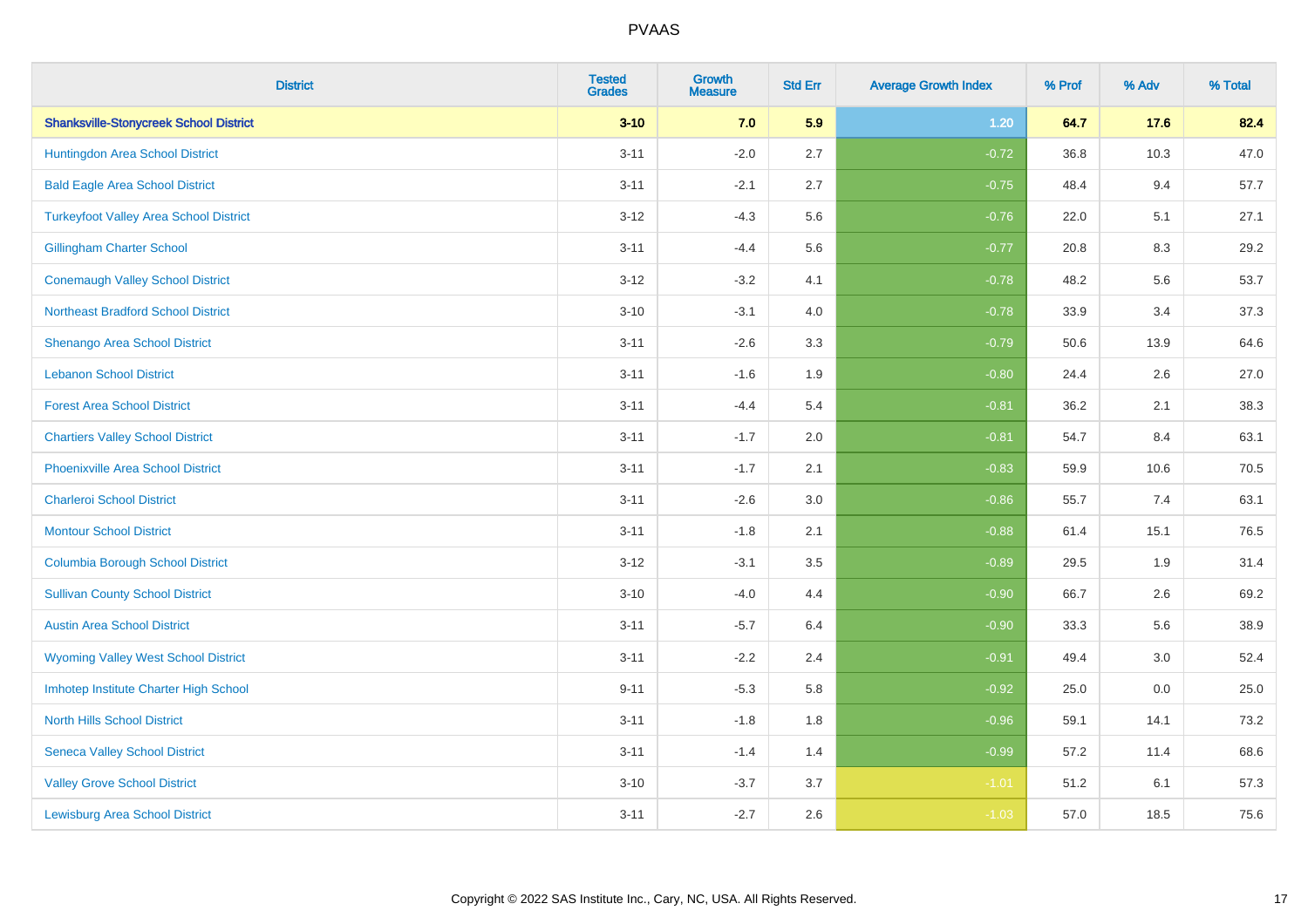| <b>District</b>                                | <b>Tested</b><br><b>Grades</b> | <b>Growth</b><br><b>Measure</b> | <b>Std Err</b> | <b>Average Growth Index</b> | % Prof | % Adv   | % Total |
|------------------------------------------------|--------------------------------|---------------------------------|----------------|-----------------------------|--------|---------|---------|
| <b>Shanksville-Stonycreek School District</b>  | $3 - 10$                       | 7.0                             | 5.9            | $1.20$                      | 64.7   | 17.6    | 82.4    |
| <b>West Greene School District</b>             | $3 - 11$                       | $-4.5$                          | 4.3            | $-1.04$                     | 36.6   | 7.3     | 43.9    |
| <b>Quaker Valley School District</b>           | $3 - 11$                       | $-2.8$                          | 2.6            | $-1.08$                     | 55.2   | 13.2    | 68.4    |
| Oil City Area School District                  | $3 - 11$                       | $-2.9$                          | 2.6            | $-1.08$                     | 44.4   | 5.8     | 50.2    |
| <b>Conemaugh Township Area School District</b> | $3 - 12$                       | $-3.7$                          | 3.4            | $-1.09$                     | 53.8   | 17.6    | 71.4    |
| <b>Riverside School District</b>               | $3 - 11$                       | $-3.2$                          | 3.0            | $-1.09$                     | 43.0   | 9.0     | 52.0    |
| Juniata Valley School District                 | $3 - 11$                       | $-3.9$                          | 3.5            | $-1.10$                     | 44.4   | $3.5\,$ | 47.8    |
| <b>Dallas School District</b>                  | $3 - 11$                       | $-2.5$                          | 2.2            | $-1.12$                     | 54.9   | 7.6     | 62.4    |
| Jeannette City School District                 | $3 - 11$                       | $-4.3$                          | 3.8            | $-1.13$                     | 46.7   | 7.5     | 54.2    |
| <b>Antietam School District</b>                | $3 - 10$                       | $-4.3$                          | 3.8            | $-1.13$                     | 36.4   | 5.4     | 41.8    |
| <b>Kane Area School District</b>               | $3 - 10$                       | $-3.7$                          | 3.2            | $-1.17$                     | 39.5   | 9.9     | 49.4    |
| <b>Chichester School District</b>              | $3 - 11$                       | $-2.7$                          | 2.3            | $-1.17$                     | 44.6   | 6.6     | 51.2    |
| <b>Chestnut Ridge School District</b>          | $3 - 12$                       | $-3.4$                          | 2.9            | $-1.17$                     | 46.6   | 5.8     | 52.4    |
| <b>Big Beaver Falls Area School District</b>   | $3 - 11$                       | $-3.9$                          | 3.3            | $-1.18$                     | 34.1   | 3.5     | 37.6    |
| <b>Greater Johnstown School District</b>       | $3 - 11$                       | $-3.1$                          | 2.6            | $-1.19$                     | 26.1   | 0.0     | 26.1    |
| <b>Riverview School District</b>               | $3 - 11$                       | $-4.6$                          | 3.8            | $-1.20$                     | 57.9   | 15.8    | 73.7    |
| <b>Scranton School District</b>                | $3 - 12$                       | $-2.9$                          | 2.4            | $-1.22$                     | 45.6   | 3.6     | 49.1    |
| <b>Elk Lake School District</b>                | $3 - 11$                       | $-4.0$                          | 3.3            | $-1.23$                     | 46.2   | 3.3     | 49.4    |
| <b>Apollo-Ridge School District</b>            | $3 - 12$                       | $-4.7$                          | 3.7            | $-1.24$                     | 50.0   | 10.0    | 60.0    |
| <b>Troy Area School District</b>               | $3 - 10$                       | $-4.3$                          | 3.4            | $-1.26$                     | 43.2   | 5.7     | 48.9    |
| <b>Bristol Borough School District</b>         | $3 - 12$                       | $-4.3$                          | 3.4            | $-1.27$                     | 39.7   | 1.3     | 41.0    |
| <b>Shade-Central City School District</b>      | $3 - 11$                       | $-5.9$                          | 4.6            | $-1.28$                     | 27.8   | 0.0     | 27.8    |
| <b>Ellwood City Area School District</b>       | $3 - 11$                       | $-4.2$                          | 3.2            | $-1.29$                     | 54.1   | 14.1    | 68.2    |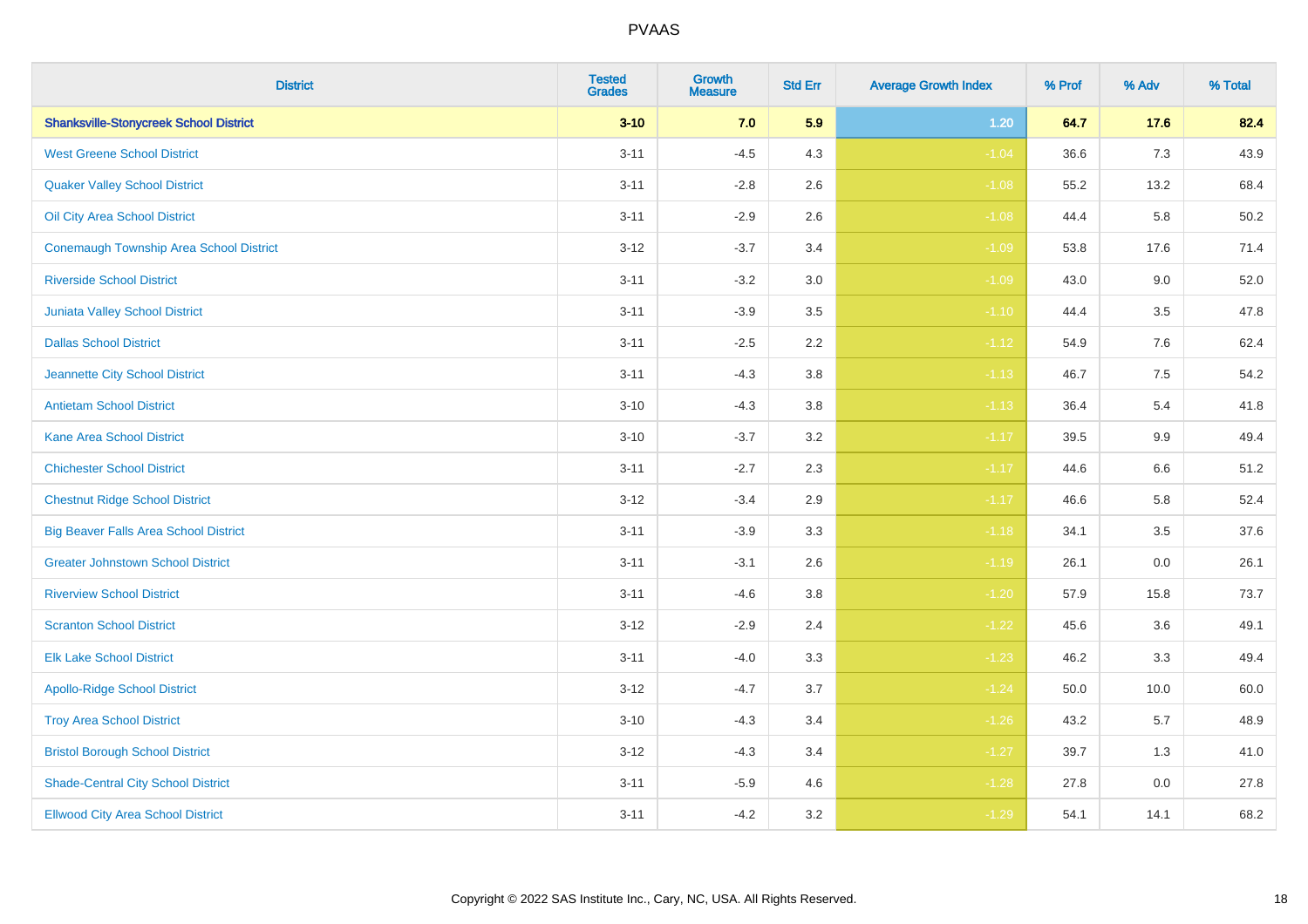| <b>District</b>                                                       | <b>Tested</b><br><b>Grades</b> | <b>Growth</b><br><b>Measure</b> | <b>Std Err</b> | <b>Average Growth Index</b> | % Prof | % Adv   | % Total |
|-----------------------------------------------------------------------|--------------------------------|---------------------------------|----------------|-----------------------------|--------|---------|---------|
| <b>Shanksville-Stonycreek School District</b>                         | $3 - 10$                       | 7.0                             | 5.9            | $1.20$                      | 64.7   | 17.6    | 82.4    |
| <b>Cambria Heights School District</b>                                | $3 - 10$                       | $-4.1$                          | 3.1            | $-1.32$                     | 51.0   | $6.0\,$ | 57.0    |
| <b>Ferndale Area School District</b>                                  | $3 - 10$                       | $-5.8$                          | 4.3            | $-1.33$                     | 40.0   | 0.0     | 40.0    |
| <b>Greencastle-Antrim School District</b>                             | $3 - 11$                       | $-3.0$                          | 2.2            | $-1.36$                     | 62.4   | $9.9\,$ | 72.3    |
| <b>Westmont Hilltop School District</b>                               | $3 - 11$                       | $-4.0$                          | 2.8            | $-1.40$                     | 36.3   | 13.3    | 49.6    |
| <b>Claysburg-Kimmel School District</b>                               | $3 - 11$                       | $-5.7$                          | 4.0            | $-1.42$                     | 42.9   | 8.2     | 51.0    |
| <b>MaST Community Charter School</b>                                  | $3 - 10$                       | $-4.1$                          | 2.7            | $-1.52$                     | 44.0   | 9.5     | 53.4    |
| <b>Fort Cherry School District</b>                                    | $3 - 10$                       | $-5.9$                          | 3.8            | $-1.56$                     | 55.2   | 5.2     | 60.3    |
| <b>Tri-Valley School District</b>                                     | $3 - 10$                       | $-6.4$                          | 4.1            | $-1.57$                     | 37.0   | 4.4     | 41.3    |
| Preparatory Charter School Of Mathematics, Science, Tech, And Careers | $9 - 10$                       | $-4.0$                          | 2.5            | $-1.59$                     | 15.0   | 0.0     | 15.0    |
| <b>Carbon Career &amp; Technical Institute</b>                        | $9 - 11$                       | $-5.7$                          | 3.6            | $-1.59$                     | 34.5   | 1.2     | 35.7    |
| <b>Shamokin Area School District</b>                                  | $3 - 11$                       | $-7.7$                          | 4.8            | $-1.60$                     | 38.1   | 3.2     | 41.3    |
| <b>Fairfield Area School District</b>                                 | $3 - 11$                       | $-5.6$                          | 3.4            | $-1.66$                     | 57.9   | 4.0     | 61.8    |
| <b>Pottstown School District</b>                                      | $3 - 12$                       | $-4.0$                          | 2.4            | $-1.68$                     | 29.8   | 1.2     | 31.0    |
| <b>Twin Valley School District</b>                                    | $3 - 12$                       | $-3.6$                          | 2.1            | $-1.69$                     | 49.6   | 7.1     | 56.8    |
| East Pennsboro Area School District                                   | $3 - 11$                       | $-4.2$                          | 2.5            | $-1.71$                     | 60.8   | 8.5     | 69.3    |
| <b>Brentwood Borough School District</b>                              | $3 - 11$                       | $-5.3$                          | 3.0            | $-1.72$                     | 52.0   | 6.1     | 58.2    |
| Perseus House Charter School Of Excellence                            | $6 - 11$                       | $-5.2$                          | 3.0            | $-1.72$                     | 16.5   | 0.0     | 16.5    |
| <b>Old Forge School District</b>                                      | $3 - 12$                       | $-5.9$                          | 3.4            | $-1.73$                     | 52.9   | 7.1     | 60.0    |
| <b>Canton Area School District</b>                                    | $3 - 11$                       | $-5.5$                          | 3.2            | $-1.75$                     | 40.7   | 2.3     | 43.0    |
| <b>Washington School District</b>                                     | $3 - 11$                       | $-4.9$                          | 2.8            | $-1.76$                     | 30.1   | 2.4     | 32.5    |
| <b>Pequea Valley School District</b>                                  | $3 - 11$                       | $-5.8$                          | 3.2            | $-1.80$                     | 39.8   | 9.1     | 48.9    |
| <b>Pittston Area School District</b>                                  | $3 - 11$                       | $-10.1$                         | 5.6            | $-1.80$                     | 38.1   | 9.5     | 47.6    |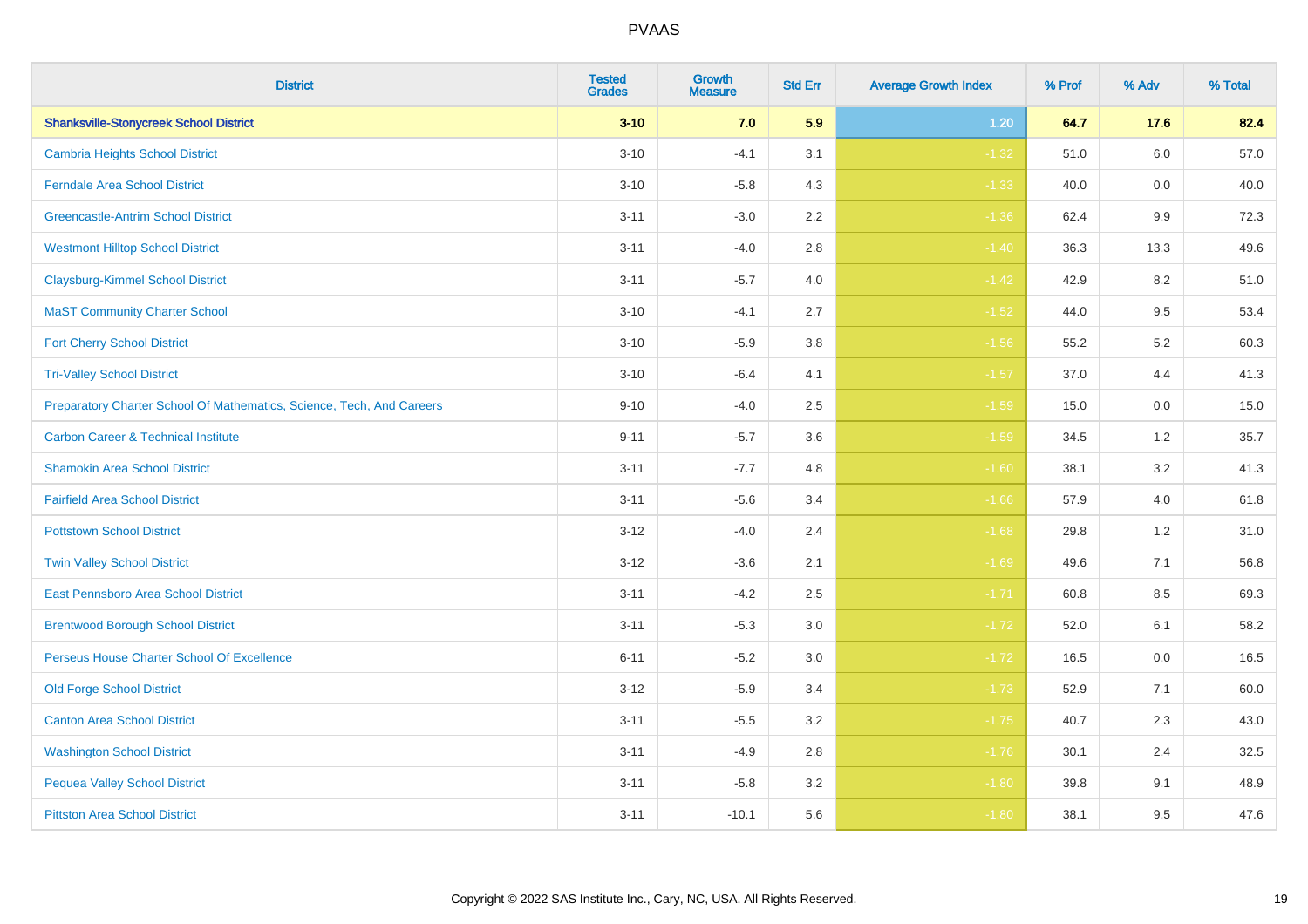| <b>District</b>                                   | <b>Tested</b><br><b>Grades</b> | Growth<br><b>Measure</b> | <b>Std Err</b> | <b>Average Growth Index</b> | % Prof | % Adv | % Total |
|---------------------------------------------------|--------------------------------|--------------------------|----------------|-----------------------------|--------|-------|---------|
| <b>Shanksville-Stonycreek School District</b>     | $3 - 10$                       | 7.0                      | 5.9            | 1.20                        | 64.7   | 17.6  | 82.4    |
| <b>Brandywine Heights Area School District</b>    | $3 - 11$                       | $-4.9$                   | 2.7            | $-1.81$                     | 49.2   | 8.2   | 57.4    |
| <b>Montrose Area School District</b>              | $3 - 10$                       | $-5.5$                   | 3.0            | $-1.82$                     | 46.7   | 5.4   | 52.2    |
| <b>Brownsville Area School District</b>           | $3 - 12$                       | $-7.2$                   | 3.9            | $-1.83$                     | 34.4   | 6.1   | 40.5    |
| <b>Central Columbia School District</b>           | $3 - 12$                       | $-4.8$                   | 2.6            | $-1.86$                     | 53.7   | 14.8  | 68.5    |
| <b>Kiski Area School District</b>                 | $3 - 11$                       | $-3.7$                   | 2.0            | $-1.86$                     | 57.4   | 10.4  | 67.8    |
| <b>East Allegheny School District</b>             | $3 - 11$                       | $-6.3$                   | 3.3            | $-1.87$                     | 31.9   | 9.7   | 41.7    |
| <b>Western Beaver County School District</b>      | $3 - 11$                       | $-7.8$                   | 4.2            | $-1.87$                     | 56.5   | 6.5   | 63.0    |
| <b>Greensburg Salem School District</b>           | $3 - 11$                       | $-4.4$                   | 2.4            | $-1.88$                     | 47.6   | 4.9   | 52.4    |
| <b>Gettysburg Area School District</b>            | $3 - 11$                       | $-4.0$                   | 2.1            | $-1.89$                     | 45.3   | 14.0  | 59.3    |
| <b>Mount Pleasant Area School District</b>        | $3 - 11$                       | $-5.0$                   | 2.6            | $-1.93$                     | 52.6   | 0.0   | 52.6    |
| <b>Somerset Area School District</b>              | $3 - 11$                       | $-4.4$                   | 2.3            | $-1.93$                     | 44.4   | 14.9  | 59.3    |
| <b>Bermudian Springs School District</b>          | $3 - 11$                       | $-5.5$                   | 2.9            | $-1.94$                     | 56.4   | 6.8   | 63.2    |
| <b>Forest City Regional School District</b>       | $3 - 12$                       | $-6.0$                   | 3.0            | $-1.96$                     | 44.1   | 0.0   | 44.1    |
| <b>Mount Union Area School District</b>           | $3 - 10$                       | $-6.1$                   | 3.1            | $-1.97$                     | 32.2   | 3.4   | 35.6    |
| <b>Upper Dauphin Area School District</b>         | $3 - 11$                       | $-6.3$                   | 3.2            | $-1.98$                     | 37.4   | 4.8   | 42.2    |
| The New Academy Charter School                    | $8 - 11$                       | $-10.4$                  | 5.2            | $-2.00$                     | 0.0    | 0.0   | 0.0     |
| <b>Moshannon Valley School District</b>           | $3 - 10$                       | $-7.0$                   | 3.4            | $-2.01$                     | 48.5   | 0.0   | 48.5    |
| <b>California Area School District</b>            | $3 - 10$                       | $-7.3$                   | 3.6            | $-2.02$                     | 42.6   | 9.8   | 52.5    |
| <b>Corry Area School District</b>                 | $3 - 11$                       | $-5.3$                   | 2.6            | $-2.03$                     | 38.5   | 6.0   | 44.5    |
| Karns City Area School District                   | $3 - 11$                       | $-6.0$                   | 2.9            | $-2.03$                     | 53.1   | 8.3   | 61.5    |
| <b>Middletown Area School District</b>            | $3 - 11$                       | $-5.3$                   | 2.6            | $-2.05$                     | 46.4   | 5.3   | 51.7    |
| <b>Executive Education Academy Charter School</b> | $3 - 10$                       | $-6.5$                   | 3.1            | $-2.08$                     | 23.7   | 2.2   | 25.8    |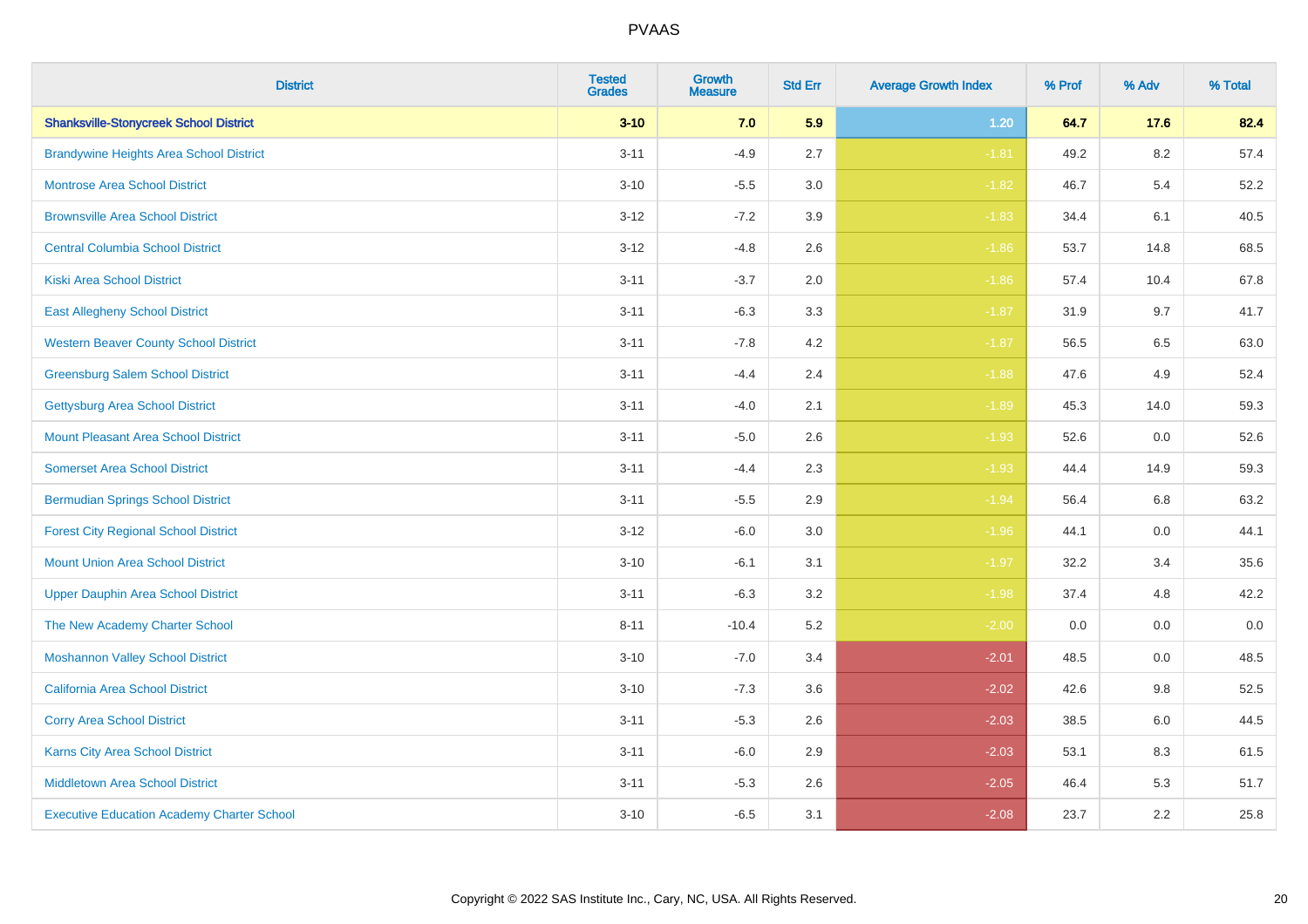| <b>District</b>                                 | <b>Tested</b><br><b>Grades</b> | <b>Growth</b><br><b>Measure</b> | <b>Std Err</b> | <b>Average Growth Index</b> | % Prof | % Adv   | % Total |
|-------------------------------------------------|--------------------------------|---------------------------------|----------------|-----------------------------|--------|---------|---------|
| <b>Shanksville-Stonycreek School District</b>   | $3 - 10$                       | 7.0                             | 5.9            | 1.20                        | 64.7   | 17.6    | 82.4    |
| <b>Williams Valley School District</b>          | $3 - 11$                       | $-7.3$                          | 3.4            | $-2.13$                     | 23.2   | 0.0     | 23.2    |
| <b>Aliquippa School District</b>                | $3 - 11$                       | $-9.0$                          | 4.2            | $-2.14$                     | 11.0   | 0.0     | 11.0    |
| <b>Crawford Central School District</b>         | $3 - 11$                       | $-4.7$                          | 2.2            | $-2.15$                     | 40.6   | 10.5    | 51.1    |
| Susquehanna Township School District            | $3 - 12$                       | $-5.8$                          | 2.7            | $-2.17$                     | 36.0   | 5.6     | 41.6    |
| <b>Perkiomen Valley School District</b>         | $3 - 11$                       | $-3.5$                          | 1.6            | $-2.18$                     | 53.8   | 13.4    | 67.2    |
| <b>Benton Area School District</b>              | $3 - 10$                       | $-9.7$                          | 4.5            | $-2.18$                     | 43.2   | 5.4     | 48.6    |
| Jim Thorpe Area School District                 | $3 - 11$                       | $-5.8$                          | 2.7            | $-2.19$                     | 33.3   | 7.4     | 40.7    |
| <b>Keystone Education Center Charter School</b> | $3 - 12$                       | $-12.9$                         | 5.9            | $-2.19$                     | 28.0   | $0.0\,$ | 28.0    |
| <b>Muncy School District</b>                    | $3 - 11$                       | $-8.1$                          | 3.7            | $-2.21$                     | 42.0   | 3.8     | 45.8    |
| <b>West Middlesex Area School District</b>      | $3 - 10$                       | $-8.4$                          | 3.8            | $-2.21$                     | 34.9   | 2.8     | 37.6    |
| <b>York Co School Of Technology</b>             | $9 - 12$                       | $-3.8$                          | 1.7            | $-2.22$                     | 39.1   | 5.6     | 44.7    |
| <b>East Lycoming School District</b>            | $3 - 11$                       | $-6.0$                          | 2.7            | $-2.24$                     | 48.3   | 4.2     | 52.5    |
| <b>Windber Area School District</b>             | $3 - 11$                       | $-7.2$                          | 3.2            | $-2.24$                     | 55.4   | 7.2     | 62.6    |
| Portage Area School District                    | $3 - 10$                       | $-8.1$                          | 3.6            | $-2.26$                     | 40.6   | 9.4     | 50.0    |
| <b>Oxford Area School District</b>              | $3 - 11$                       | $-4.3$                          | 1.9            | $-2.26$                     | 41.3   | 8.0     | 49.3    |
| <b>Juniata County School District</b>           | $3 - 12$                       | $-4.9$                          | 2.1            | $-2.26$                     | 38.5   | 2.9     | 41.4    |
| Indiana Area School District                    | $3 - 11$                       | $-5.3$                          | 2.3            | $-2.28$                     | 47.6   | 18.4    | 66.1    |
| South Williamsport Area School District         | $3 - 10$                       | $-5.7$                          | 2.5            | $-2.30$                     | 45.5   | 4.5     | 50.0    |
| Salisbury-Elk Lick School District              | $3 - 11$                       | $-13.5$                         | 5.9            | $-2.30$                     | 27.8   | 0.0     | 27.8    |
| <b>Upper Moreland Township School District</b>  | $3 - 11$                       | $-5.0$                          | 2.2            | $-2.31$                     | 57.9   | 4.0     | 61.9    |
| <b>Southmoreland School District</b>            | $3 - 11$                       | $-8.3$                          | 3.6            | $-2.32$                     | 56.8   | 7.2     | 64.0    |
| La Academia Partnership Charter School          | $6 - 11$                       | $-11.0$                         | 4.7            | $-2.34$                     | 6.8    | 0.0     | 6.8     |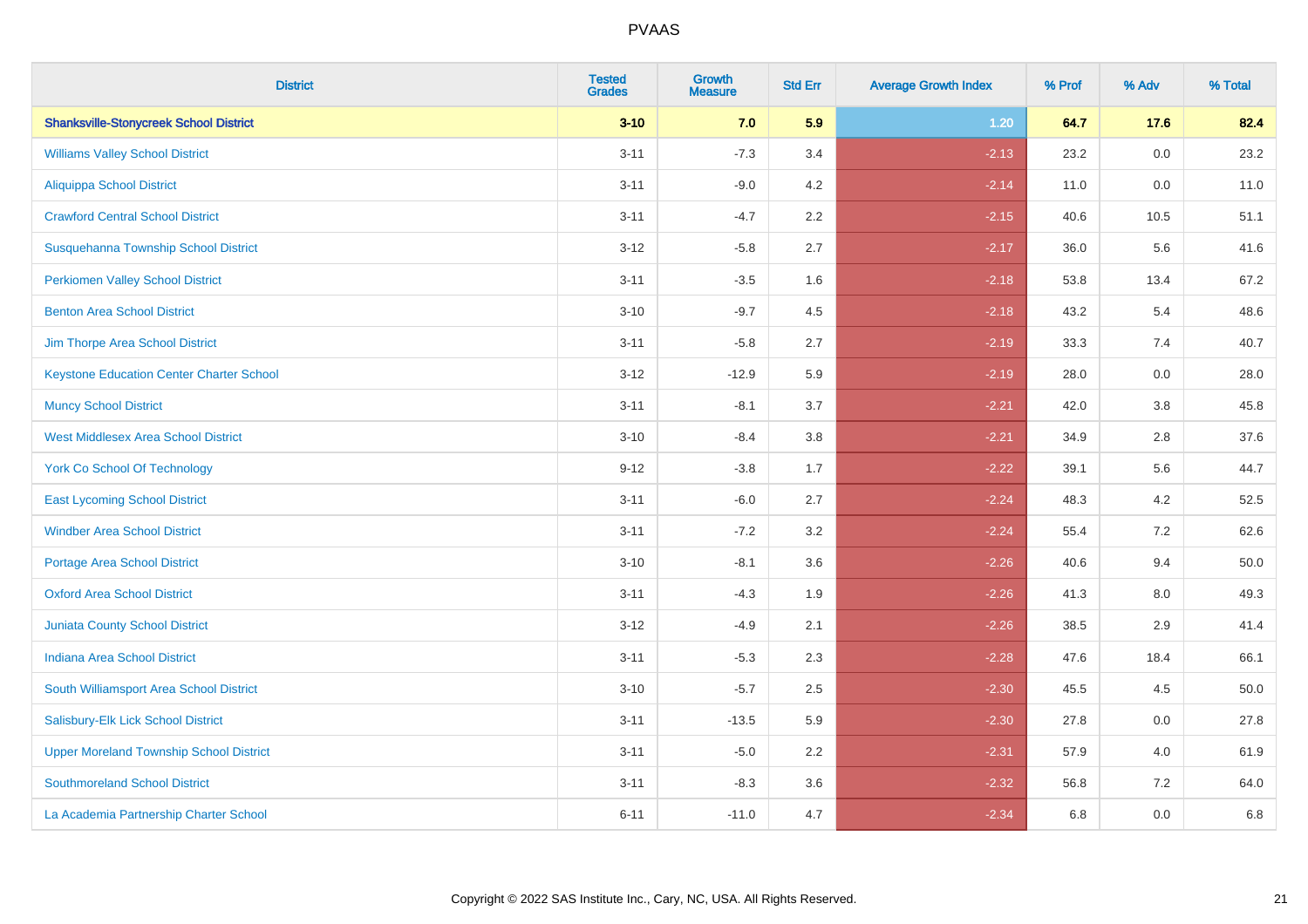| <b>District</b>                               | <b>Tested</b><br><b>Grades</b> | <b>Growth</b><br><b>Measure</b> | <b>Std Err</b> | <b>Average Growth Index</b> | % Prof | % Adv   | % Total |
|-----------------------------------------------|--------------------------------|---------------------------------|----------------|-----------------------------|--------|---------|---------|
| <b>Shanksville-Stonycreek School District</b> | $3 - 10$                       | 7.0                             | 5.9            | $1.20$                      | 64.7   | 17.6    | 82.4    |
| Jefferson-Morgan School District              | $3 - 10$                       | $-9.9$                          | 4.2            | $-2.35$                     | 43.8   | $4.2\,$ | 47.9    |
| <b>Freedom Area School District</b>           | $3 - 11$                       | $-7.1$                          | 3.0            | $-2.37$                     | 43.8   | 4.2     | 47.9    |
| <b>Universal Audenried Charter School</b>     | $9 - 11$                       | $-5.8$                          | 2.4            | $-2.40$                     | 14.6   | 0.0     | 14.6    |
| <b>Chartiers-Houston School District</b>      | $3 - 10$                       | $-8.6$                          | 3.5            | $-2.41$                     | 59.7   | 4.5     | 64.2    |
| <b>Farrell Area School District</b>           | $3 - 11$                       | $-10.4$                         | 4.3            | $-2.41$                     | 19.0   | 0.0     | 19.0    |
| <b>Yough School District</b>                  | $3 - 10$                       | $-6.6$                          | 2.7            | $-2.43$                     | 50.8   | 4.0     | 54.8    |
| <b>Innovative Arts Academy Charter School</b> | $6 - 11$                       | $-9.1$                          | 3.7            | $-2.44$                     | 9.5    | 0.0     | 9.5     |
| <b>Mohawk Area School District</b>            | $3 - 11$                       | $-7.5$                          | 3.1            | $-2.45$                     | 49.4   | 11.0    | 60.4    |
| <b>Sugar Valley Rural Charter School</b>      | $3 - 11$                       | $-11.0$                         | 4.5            | $-2.46$                     | 14.9   | 0.0     | 14.9    |
| <b>Keystone Central School District</b>       | $3 - 11$                       | $-5.1$                          | 2.0            | $-2.46$                     | 44.7   | 4.6     | 49.4    |
| <b>Mahanoy Area School District</b>           | $3 - 10$                       | $-9.0$                          | 3.6            | $-2.49$                     | 26.2   | 1.6     | 27.9    |
| <b>North Star School District</b>             | $3 - 11$                       | $-8.7$                          | 3.5            | $-2.51$                     | 47.8   | 6.0     | 53.7    |
| <b>Slippery Rock Area School District</b>     | $3 - 11$                       | $-6.3$                          | 2.5            | $-2.51$                     | 56.2   | 9.5     | 65.7    |
| <b>Blue Mountain School District</b>          | $3 - 10$                       | $-5.8$                          | 2.3            | $-2.56$                     | 46.6   | 8.5     | 55.1    |
| <b>Northwest Area School District</b>         | $3 - 10$                       | $-10.0$                         | 3.8            | $-2.59$                     | 34.6   | $7.3$   | 41.8    |
| <b>Coatesville Area School District</b>       | $3 - 11$                       | $-4.4$                          | 1.7            | $-2.62$                     | 36.3   | 4.2     | 40.5    |
| <b>Dunmore School District</b>                | $3 - 11$                       | $-7.7$                          | 2.9            | $-2.62$                     | 34.0   | 7.2     | 41.2    |
| Northern Tioga School District                | $3 - 12$                       | $-7.5$                          | 2.8            | $-2.64$                     | 54.0   | 1.2     | 55.2    |
| <b>New Castle Area School District</b>        | $3 - 12$                       | $-6.4$                          | 2.4            | $-2.66$                     | 32.5   | 4.3     | 36.8    |
| <b>Pine Grove Area School District</b>        | $3 - 11$                       | $-7.7$                          | 2.9            | $-2.66$                     | 42.3   | 7.7     | 50.0    |
| <b>Harbor Creek School District</b>           | $3 - 11$                       | $-7.1$                          | 2.7            | $-2.67$                     | 48.8   | 15.2    | 64.0    |
| <b>Blairsville-Saltsburg School District</b>  | $3 - 11$                       | $-8.0$                          | 3.0            | $-2.68$                     | 37.3   | 7.0     | 44.3    |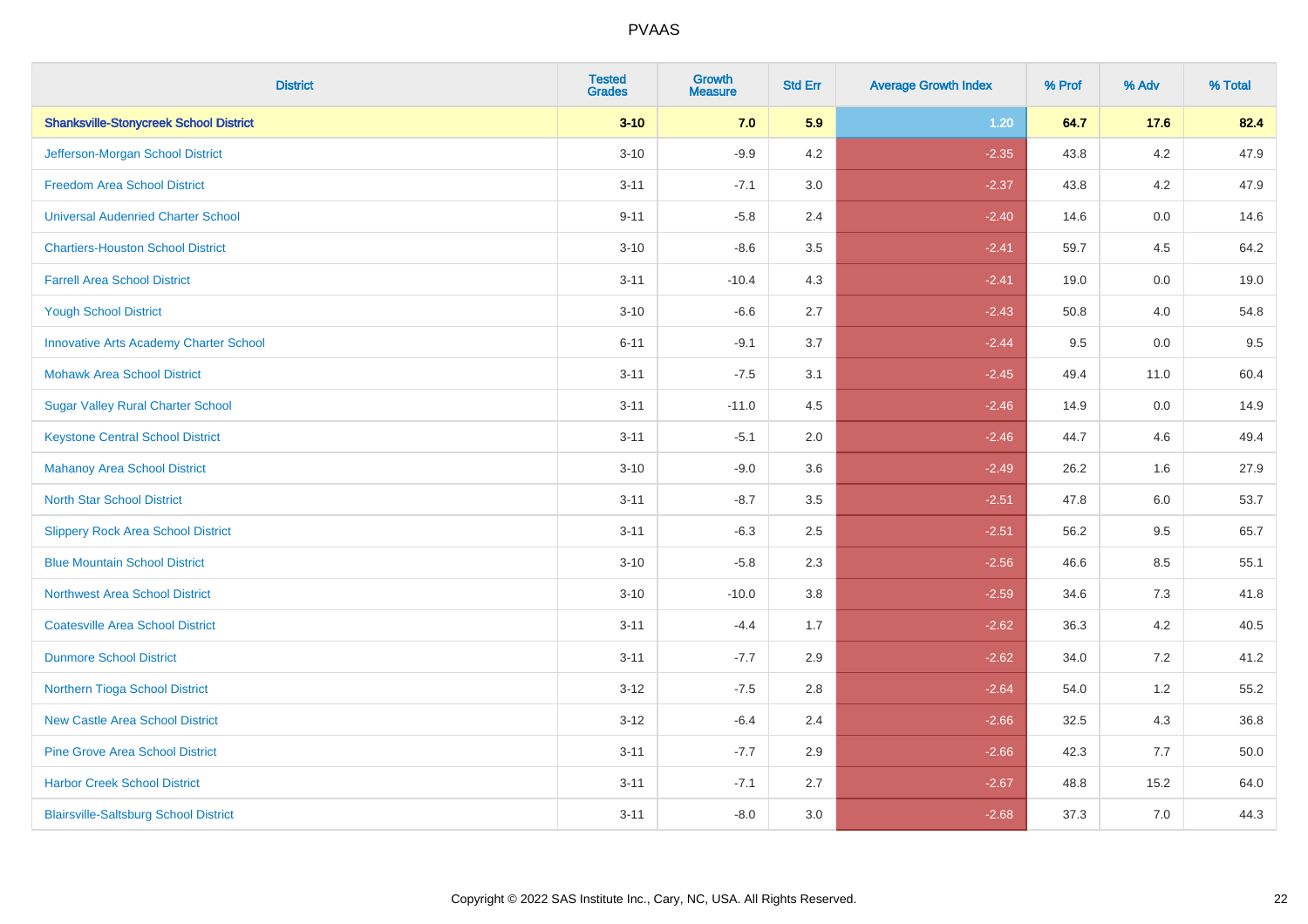| <b>District</b>                               | <b>Tested</b><br><b>Grades</b> | <b>Growth</b><br><b>Measure</b> | <b>Std Err</b> | <b>Average Growth Index</b> | % Prof | % Adv | % Total |
|-----------------------------------------------|--------------------------------|---------------------------------|----------------|-----------------------------|--------|-------|---------|
| <b>Shanksville-Stonycreek School District</b> | $3 - 10$                       | 7.0                             | 5.9            | 1.20                        | 64.7   | 17.6  | 82.4    |
| <b>South Allegheny School District</b>        | $3 - 11$                       | $-8.8$                          | 3.2            | $-2.70$                     | 40.5   | 0.0   | 40.5    |
| <b>Quakertown Community School District</b>   | $3 - 12$                       | $-4.4$                          | 1.6            | $-2.70$                     | 56.5   | 10.0  | 66.6    |
| <b>Trinity Area School District</b>           | $3 - 11$                       | $-5.4$                          | 2.0            | $-2.71$                     | 48.3   | 11.8  | 60.1    |
| <b>Propel Charter School-Montour</b>          | $3 - 10$                       | $-10.7$                         | 3.9            | $-2.71$                     | 13.7   | 0.0   | 13.7    |
| <b>Forest Hills School District</b>           | $3 - 11$                       | $-7.3$                          | 2.7            | $-2.74$                     | 41.1   | 13.7  | 54.8    |
| <b>Highlands School District</b>              | $3 - 11$                       | $-7.4$                          | 2.7            | $-2.76$                     | 44.4   | 3.7   | 48.2    |
| <b>Redbank Valley School District</b>         | $3 - 11$                       | $-9.5$                          | 3.4            | $-2.77$                     | 31.5   | 4.9   | 36.4    |
| <b>Carlisle Area School District</b>          | $3 - 11$                       | $-5.3$                          | 1.9            | $-2.81$                     | 54.0   | 6.3   | 60.3    |
| <b>Carmichaels Area School District</b>       | $3 - 10$                       | $-9.3$                          | 3.3            | $-2.81$                     | 35.1   | 1.4   | 36.5    |
| <b>Nazareth Area School District</b>          | $3 - 11$                       | $-4.7$                          | 1.7            | $-2.82$                     | 59.2   | 9.9   | 69.0    |
| <b>Northern Potter School District</b>        | $3 - 12$                       | $-13.1$                         | 4.6            | $-2.84$                     | 37.5   | 0.0   | 37.5    |
| <b>Propel Charter School-Homestead</b>        | $3 - 11$                       | $-11.7$                         | 4.1            | $-2.84$                     | 15.9   | 0.0   | 15.9    |
| <b>Union City Area School District</b>        | $3 - 12$                       | $-10.2$                         | 3.6            | $-2.87$                     | 42.9   | 3.2   | 46.0    |
| <b>Rochester Area School District</b>         | $3 - 11$                       | $-13.2$                         | 4.6            | $-2.89$                     | 19.5   | 1.3   | 20.8    |
| <b>Conneaut School District</b>               | $3 - 12$                       | $-7.5$                          | 2.6            | $-2.91$                     | 38.4   | 7.4   | 45.8    |
| <b>Easton Area School District</b>            | $3-12$                         | $-4.1$                          | 1.4            | $-2.91$                     | 39.9   | 4.0   | 43.9    |
| <b>Penn Hills School District</b>             | $3 - 11$                       | $-7.6$                          | 2.6            | $-2.94$                     | 33.1   | 0.7   | 33.8    |
| <b>North East School District</b>             | $3 - 11$                       | $-9.3$                          | 3.1            | $-3.02$                     | 62.6   | 14.4  | 77.0    |
| <b>Pittsburgh School District</b>             | $3 - 11$                       | $-3.3$                          | 1.1            | $-3.04$                     | 33.9   | 8.2   | 42.1    |
| Philadelphia Academy Charter School           | $3 - 11$                       | $-8.9$                          | 2.9            | $-3.04$                     | 50.5   | 2.9   | 53.4    |
| <b>Palisades School District</b>              | $3 - 11$                       | $-8.7$                          | 2.8            | $-3.06$                     | 53.8   | 6.7   | 60.5    |
| <b>Dubois Area School District</b>            | $3 - 11$                       | $-6.2$                          | 2.0            | $-3.07$                     | 50.9   | 13.4  | 64.3    |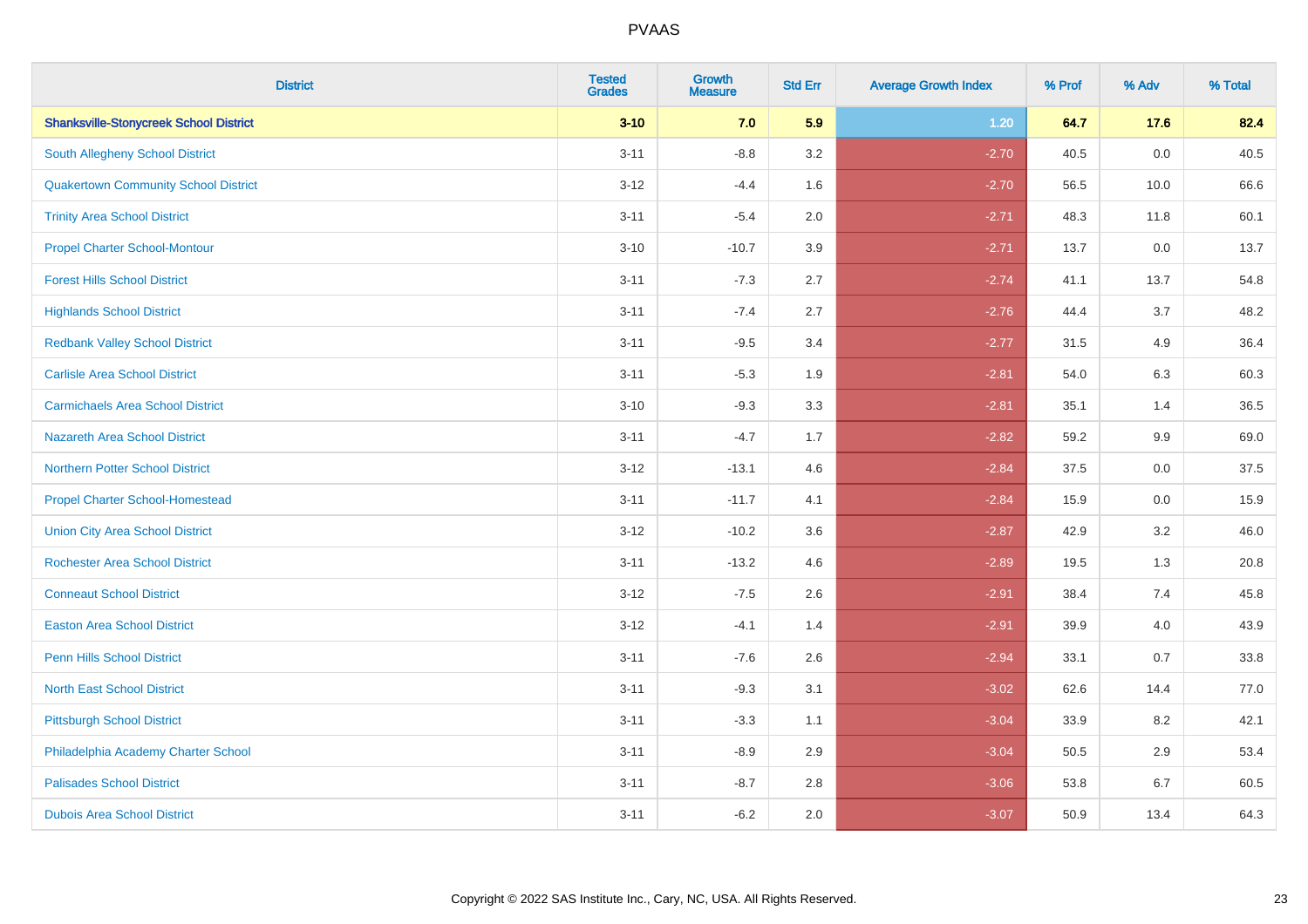| <b>District</b>                               | <b>Tested</b><br><b>Grades</b> | Growth<br><b>Measure</b> | <b>Std Err</b> | <b>Average Growth Index</b> | % Prof | % Adv   | % Total |
|-----------------------------------------------|--------------------------------|--------------------------|----------------|-----------------------------|--------|---------|---------|
| <b>Shanksville-Stonycreek School District</b> | $3 - 10$                       | 7.0                      | 5.9            | 1.20                        | 64.7   | 17.6    | 82.4    |
| <b>Wallenpaupack Area School District</b>     | $3 - 11$                       | $-7.1$                   | 2.3            | $-3.09$                     | 40.8   | 2.4     | 43.1    |
| <b>Boyertown Area School District</b>         | $3 - 11$                       | $-4.7$                   | 1.5            | $-3.17$                     | 55.2   | 11.3    | 66.5    |
| <b>Waynesboro Area School District</b>        | $3 - 12$                       | $-6.1$                   | 1.9            | $-3.20$                     | 50.0   | 6.8     | 56.8    |
| <b>Tamaqua Area School District</b>           | $3 - 12$                       | $-8.2$                   | 2.5            | $-3.24$                     | 44.5   | 1.9     | 46.4    |
| Maritime Academy Charter School               | $3 - 10$                       | $-11.4$                  | 3.5            | $-3.29$                     | 15.2   | $0.0\,$ | 15.2    |
| <b>Neshannock Township School District</b>    | $3 - 10$                       | $-9.7$                   | 2.9            | $-3.34$                     | 62.4   | 5.6     | 67.9    |
| <b>Steelton-Highspire School District</b>     | $3 - 11$                       | $-11.8$                  | 3.5            | $-3.40$                     | 14.5   | 0.0     | 14.5    |
| <b>Elizabeth Forward School District</b>      | $3 - 11$                       | $-8.4$                   | 2.4            | $-3.41$                     | 51.7   | 4.0     | 55.7    |
| <b>Interboro School District</b>              | $3 - 12$                       | $-7.3$                   | 2.1            | $-3.43$                     | 46.6   | 4.8     | 51.4    |
| <b>Williamsburg Community School District</b> | $3 - 11$                       | $-14.3$                  | 4.1            | $-3.48$                     | 28.3   | 0.0     | 28.3    |
| <b>Penn-Delco School District</b>             | $3 - 11$                       | $-6.8$                   | 1.9            | $-3.51$                     | 46.6   | 3.2     | 49.8    |
| <b>Milton Area School District</b>            | $3 - 11$                       | $-8.7$                   | 2.5            | $-3.52$                     | 45.4   | 6.9     | 52.3    |
| <b>Moniteau School District</b>               | $3 - 11$                       | $-11.8$                  | 3.3            | $-3.56$                     | 50.0   | 6.3     | 56.3    |
| <b>Clearfield Area School District</b>        | $3 - 10$                       | $-9.4$                   | 2.6            | $-3.56$                     | 43.0   | 3.1     | 46.1    |
| <b>Ridgway Area School District</b>           | $3 - 11$                       | $-14.5$                  | 4.1            | $-3.56$                     | 49.0   | 9.8     | 58.8    |
| <b>Berwick Area School District</b>           | $3 - 11$                       | $-9.3$                   | 2.6            | $-3.59$                     | 42.1   | 5.5     | 47.6    |
| Johnsonburg Area School District              | $3 - 11$                       | $-14.1$                  | 3.9            | $-3.62$                     | 54.0   | 4.6     | 58.6    |
| Propel Charter School - Braddock Hills        | $3 - 11$                       | $-13.6$                  | 3.6            | $-3.81$                     | 9.7    | 1.6     | 11.3    |
| Northern Lehigh School District               | $3 - 12$                       | $-10.4$                  | 2.7            | $-3.82$                     | 28.0   | 9.3     | 37.3    |
| <b>Bradford Area School District</b>          | $3 - 12$                       | $-9.3$                   | 2.4            | $-3.87$                     | 45.8   | 8.3     | 54.2    |
| <b>Marion Center Area School District</b>     | $3 - 10$                       | $-12.0$                  | 3.1            | $-3.87$                     | 33.7   | 1.1     | 34.8    |
| <b>Minersville Area School District</b>       | $3 - 11$                       | $-14.4$                  | 3.7            | $-3.90$                     | 39.3   | 3.3     | 42.6    |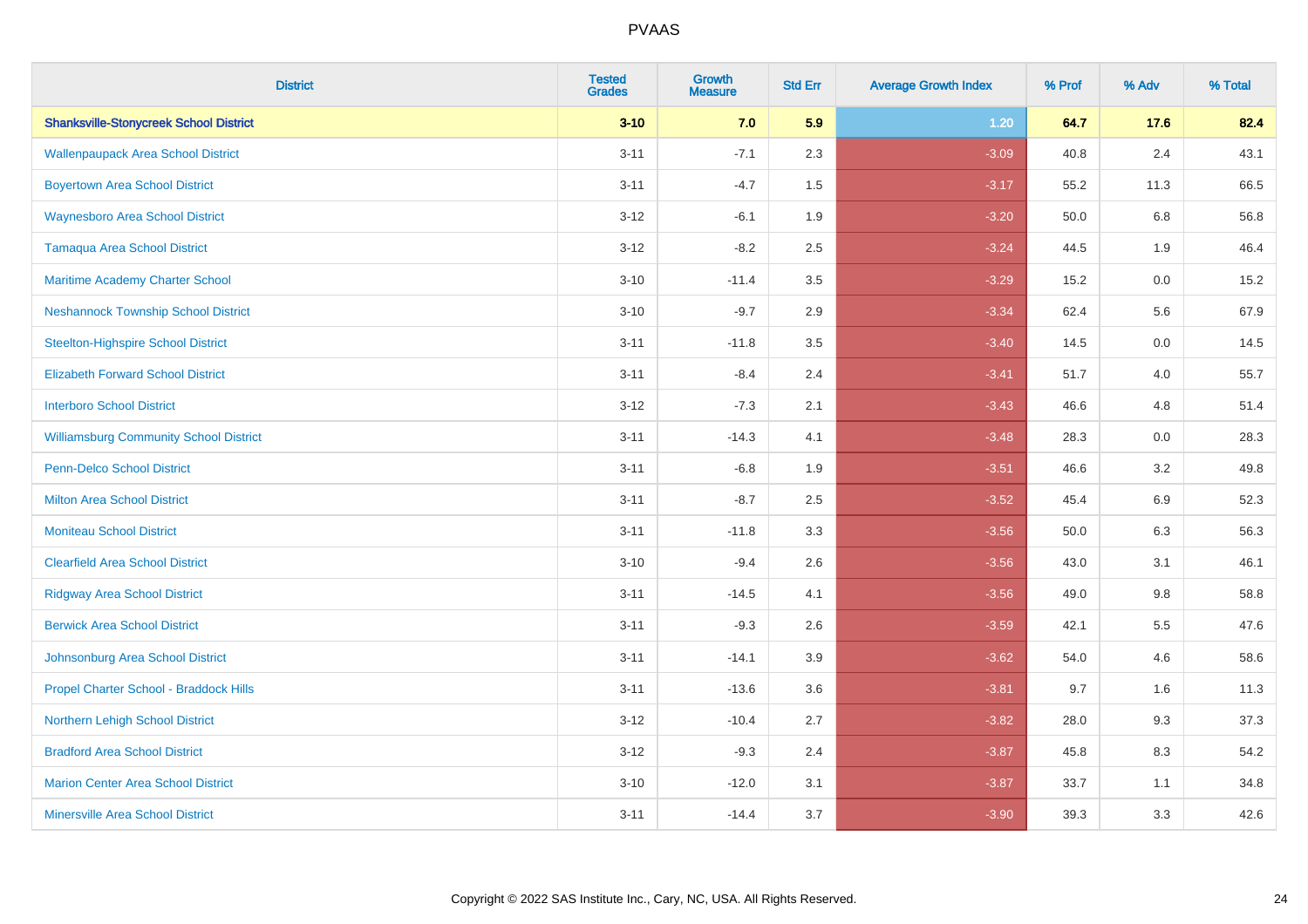| <b>District</b>                                | <b>Tested</b><br><b>Grades</b> | <b>Growth</b><br><b>Measure</b> | <b>Std Err</b> | <b>Average Growth Index</b> | % Prof | % Adv   | % Total |
|------------------------------------------------|--------------------------------|---------------------------------|----------------|-----------------------------|--------|---------|---------|
| <b>Shanksville-Stonycreek School District</b>  | $3 - 10$                       | 7.0                             | 5.9            | 1.20                        | 64.7   | 17.6    | 82.4    |
| Southern Huntingdon County School District     | $3 - 11$                       | $-12.9$                         | 3.2            | $-3.98$                     | 32.5   | $2.5\,$ | 35.0    |
| <b>Big Spring School District</b>              | $3 - 11$                       | $-9.8$                          | 2.4            | $-4.00$                     | 38.6   | 8.9     | 47.5    |
| Catasauqua Area School District                | $3 - 12$                       | $-12.1$                         | 3.0            | $-4.00$                     | 36.8   | 7.6     | 44.3    |
| <b>Avonworth School District</b>               | $3 - 10$                       | $-12.6$                         | 3.1            | $-4.01$                     | 59.8   | 4.6     | 64.4    |
| <b>Wellsboro Area School District</b>          | $3 - 11$                       | $-12.4$                         | 3.0            | $-4.11$                     | 49.2   | 11.9    | 61.1    |
| Columbia-Montour AVTS                          | $9 - 10$                       | $-12.5$                         | 3.0            | $-4.16$                     | 22.3   | 0.6     | 22.9    |
| Jefferson County-Dubois AVTS                   | $9 - 11$                       | $-16.2$                         | 3.9            | $-4.16$                     | 23.0   | 0.0     | 23.0    |
| <b>West Mifflin Area School District</b>       | $3 - 12$                       | $-12.3$                         | 2.9            | $-4.22$                     | 39.7   | 10.3    | 50.0    |
| <b>South Park School District</b>              | $3 - 11$                       | $-11.3$                         | 2.7            | $-4.23$                     | 53.5   | 13.7    | 67.3    |
| Southern Tioga School District                 | $3 - 11$                       | $-11.5$                         | 2.7            | $-4.25$                     | 47.8   | 6.4     | 54.3    |
| <b>Butler Area School District</b>             | $3 - 11$                       | $-6.5$                          | 1.5            | $-4.26$                     | 42.5   | 9.4     | 51.9    |
| Lampeter-Strasburg School District             | $3 - 12$                       | $-8.6$                          | 2.0            | $-4.33$                     | 55.1   | $9.8\,$ | 64.8    |
| <b>Annville-Cleona School District</b>         | $3 - 12$                       | $-12.1$                         | 2.7            | $-4.46$                     | 34.9   | $7.8\,$ | 42.6    |
| <b>Penns Manor Area School District</b>        | $3 - 12$                       | $-17.0$                         | 3.7            | $-4.52$                     | 29.7   | 3.1     | 32.8    |
| <b>Riverside Beaver County School District</b> | $3 - 11$                       | $-14.0$                         | 3.0            | $-4.64$                     | 49.4   | 8.8     | 58.2    |
| <b>Frazier School District</b>                 | $3 - 11$                       | $-17.2$                         | 3.7            | $-4.70$                     | 37.1   | 1.6     | 38.7    |
| <b>Tulpehocken Area School District</b>        | $3 - 12$                       | $-13.7$                         | 2.8            | $-4.81$                     | 36.7   | 2.8     | 39.4    |
| <b>Tacony Academy Charter School</b>           | $3 - 11$                       | $-14.7$                         | 3.0            | $-4.82$                     | 22.4   | 1.8     | 24.1    |
| <b>Bucks County Technical High School</b>      | $9 - 10$                       | $-12.0$                         | 2.5            | $-4.84$                     | 35.9   | 3.2     | 39.2    |
| Schuylkill Haven Area School District          | $3 - 11$                       | $-15.3$                         | 3.1            | $-4.87$                     | 49.7   | 2.4     | 52.1    |
| Southern Columbia Area School District         | $3 - 11$                       | $-14.6$                         | 3.0            | $-4.92$                     | 55.0   | 4.0     | 59.0    |
| <b>Titusville Area School District</b>         | $3 - 11$                       | $-13.2$                         | 2.6            | $-4.99$                     | 43.2   | 4.8     | 48.0    |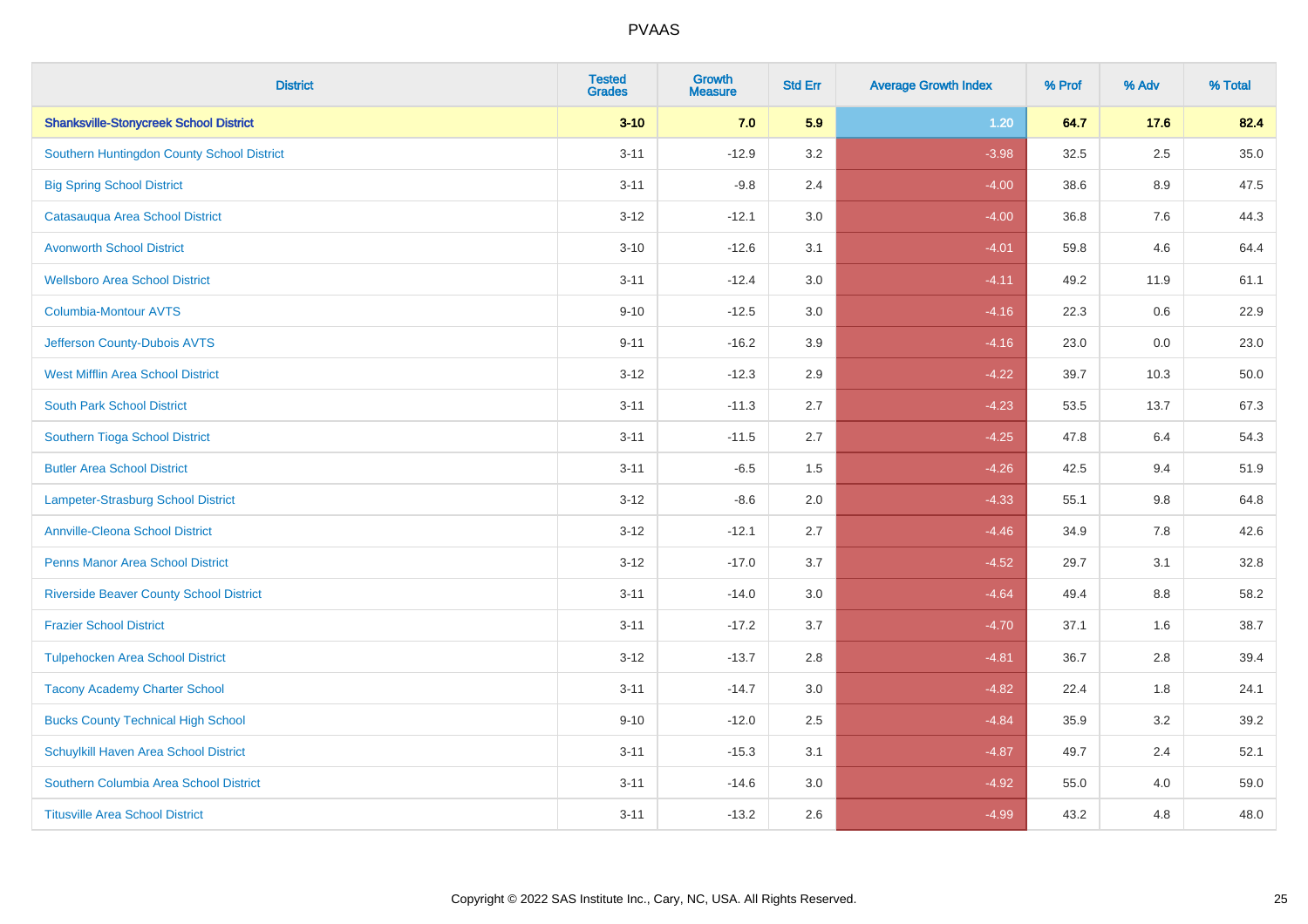| <b>District</b>                               | <b>Tested</b><br><b>Grades</b> | Growth<br><b>Measure</b> | <b>Std Err</b> | <b>Average Growth Index</b> | % Prof | % Adv   | % Total |
|-----------------------------------------------|--------------------------------|--------------------------|----------------|-----------------------------|--------|---------|---------|
| <b>Shanksville-Stonycreek School District</b> | $3 - 10$                       | 7.0                      | 5.9            | 1.20                        | 64.7   | 17.6    | 82.4    |
| <b>Plum Borough School District</b>           | $3 - 11$                       | $-11.3$                  | 2.2            | $-5.19$                     | 51.1   | 9.0     | 60.1    |
| <b>Mastery Charter School - Gratz Campus</b>  | $7 - 10$                       | $-23.9$                  | 4.5            | $-5.29$                     | 2.9    | $0.0\,$ | 2.9     |
| <b>Southern Fulton School District</b>        | $3 - 11$                       | $-23.7$                  | 4.4            | $-5.37$                     | 34.2   | 10.5    | 44.7    |
| <b>Exeter Township School District</b>        | $3 - 11$                       | $-10.4$                  | 1.9            | $-5.44$                     | 50.6   | 2.7     | 53.3    |
| <b>Solanco School District</b>                | $3 - 11$                       | $-11.0$                  | 2.0            | $-5.55$                     | 41.6   | 4.5     | 46.1    |
| <b>Springfield Township School District</b>   | $3 - 11$                       | $-18.9$                  | 3.2            | $-5.88$                     | 62.6   | 3.6     | 66.3    |
| <b>Abington School District</b>               | $3 - 10$                       | $-11.5$                  | 1.9            | $-6.00$                     | 56.2   | 11.6    | 67.8    |
| <b>Ringgold School District</b>               | $3 - 11$                       | $-14.7$                  | 2.4            | $-6.04$                     | 41.5   | 7.9     | 49.4    |
| <b>Lawrence County CTC</b>                    | $10 - 11$                      | $-21.7$                  | 3.6            | $-6.05$                     | 19.8   | 0.0     | 19.8    |
| Lackawanna Trail School District              | $3 - 10$                       | $-21.7$                  | 3.5            | $-6.20$                     | 38.5   | 1.5     | 40.0    |
| Mifflinburg Area School District              | $3 - 11$                       | $-15.8$                  | 2.5            | $-6.30$                     | 42.4   | 4.0     | 46.4    |
| <b>Curwensville Area School District</b>      | $3 - 11$                       | $-27.9$                  | 4.1            | $-6.72$                     | 42.5   | 4.1     | 46.6    |
| <b>Bristol Township School District</b>       | $3 - 11$                       | $-13.9$                  | 2.0            | $-7.05$                     | 31.0   | 3.7     | 34.7    |
| <b>Northwestern School District</b>           | $3 - 11$                       | $-24.9$                  | 3.5            | $-7.13$                     | 42.6   | 2.9     | 45.6    |
| <b>Chambersburg Area School District</b>      | $3 - 11$                       | $-9.5$                   | 1.3            | $-7.20$                     | 42.7   | $8.6\,$ | 51.4    |
| Philipsburg-Osceola Area School District      | $3 - 11$                       | $-24.8$                  | 3.3            | $-7.43$                     | 19.7   | 2.6     | 22.4    |
| <b>Hatboro-Horsham School District</b>        | $3 - 11$                       | $-12.8$                  | 1.7            | $-7.47$                     | 45.6   | 7.2     | 52.8    |
| Owen J Roberts School District                | $3 - 11$                       | $-12.3$                  | 1.6            | $-7.61$                     | 57.0   | 11.9    | 69.0    |
| <b>Norristown Area School District</b>        | $3 - 12$                       | $-12.8$                  | 1.6            | $-7.98$                     | 23.5   | 2.3     | 25.7    |
| <b>West Side CTC</b>                          | $9 - 10$                       | $-37.4$                  | 4.3            | $-8.64$                     | 8.8    | 0.0     | 8.8     |
| <b>Shikellamy School District</b>             | $3 - 10$                       | $-22.3$                  | 2.5            | $-8.92$                     | 33.3   | 6.1     | 39.5    |
| <b>Erie City School District</b>              | $3 - 12$                       | $-14.5$                  | 1.6            | $-9.26$                     | 25.4   | 3.0     | 28.4    |